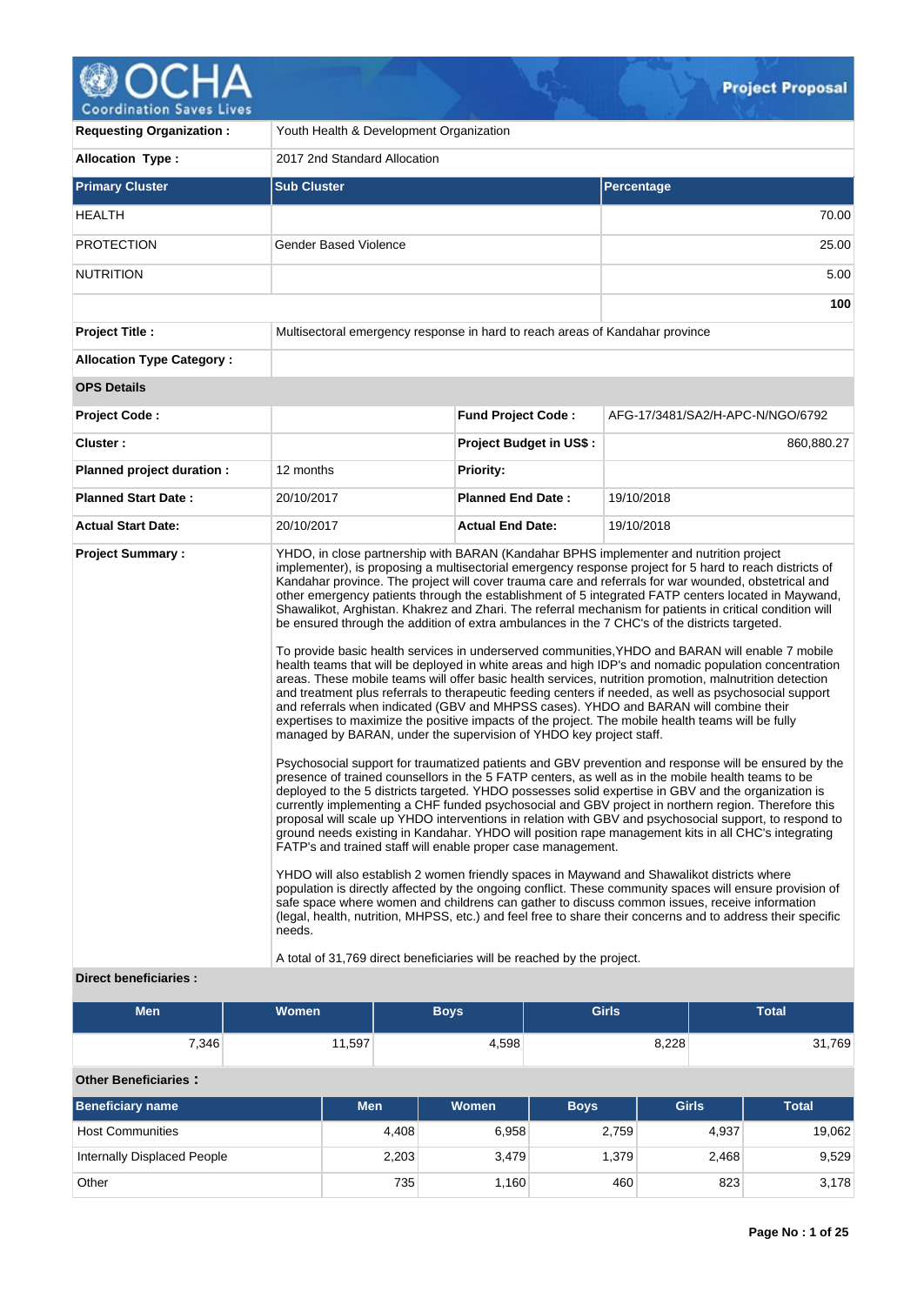# **Indirect Beneficiaries :**

Family members of direct beneficiairies are calculated as total number of direct beneficiaries (31,769) x 6,7 individuals which is the average size of afghan family. Total indirect beneficiries will be 241,444 individuals.

# **Catchment Population:**

The catchment population of the project is the population of the 5 districts which represents 254 310 individuals. About 10% are nomads and 30% are IDP's.

#### **Link with allocation strategy :**

The project is combining activities of 3 main sectors covered by the second CHF allocation (nutrition, health and protection). YHDO and BARAN having already wide access into Kandahar province, the hard to reach locations selected can be deserved by a range of services specified in the present proposal. The project proposed adopt a public health approach, to deliver other services such as GBV response, psychosocial support and malnutrition prevention, detection and treatment. The excellent field knowledge and access of BARAN as a partner in the project should guarantee satisfactory implementation in a complex context where it is crucial to have extended local network and deep understanding of the communities and conflict dynamics. YHDO being a well recognized protection actor in Afghanistan, protection integration has been taken into high consideration. In addition, YHDO possess the capacity and expertise to train and mentor properly counsellors in relation with PSS and GBV. Through the implementation of this project impact will be maximized in 5 hard to reach districts where active conflict is ongoing, white area population is important, concentration of IDP's and nomads is high and where very few actors have extend access and estabished network. Access to life saving and basic health services will be enhaced considerably through establishment of both mobile and fix service provision points. Trauma care and referral system mechanism will be drasticly improved for wounded patients while protect needs will be adressed and malnutrition detected and treated.

#### **Sub-Grants to Implementing Partners :**

| <b>Partner Name</b>                                   | <b>Partner Type</b> | <b>Budget in US\$</b> |
|-------------------------------------------------------|---------------------|-----------------------|
| <b>BARAN</b>                                          | National NGO        | 289,415.00            |
|                                                       |                     | 289,415.00            |
| Other funding secured for the same project (to date): |                     |                       |

| <b>Other Funding Source</b> | Other Funding Amount |
|-----------------------------|----------------------|
|                             |                      |

## **Organization focal point :**

| <b>Name</b>                      | <b>Title</b>       | <b>Email</b>      | <b>Phone</b> |  |  |
|----------------------------------|--------------------|-------------------|--------------|--|--|
| Miriam Lindsay                   | Technical manager  | miriam@yhdo.org   | 0793379964   |  |  |
| Dr. Abdul Rasheed                | Executive Director | arasheed@yhdo.org | 0700072109   |  |  |
| Mohammad Yaseen                  | Finance Manager    | fmyhdo@gmail.com  | 0785349987   |  |  |
| <b>BACKGROUND</b>                |                    |                   |              |  |  |
| 1. Humanitarian context analysis |                    |                   |              |  |  |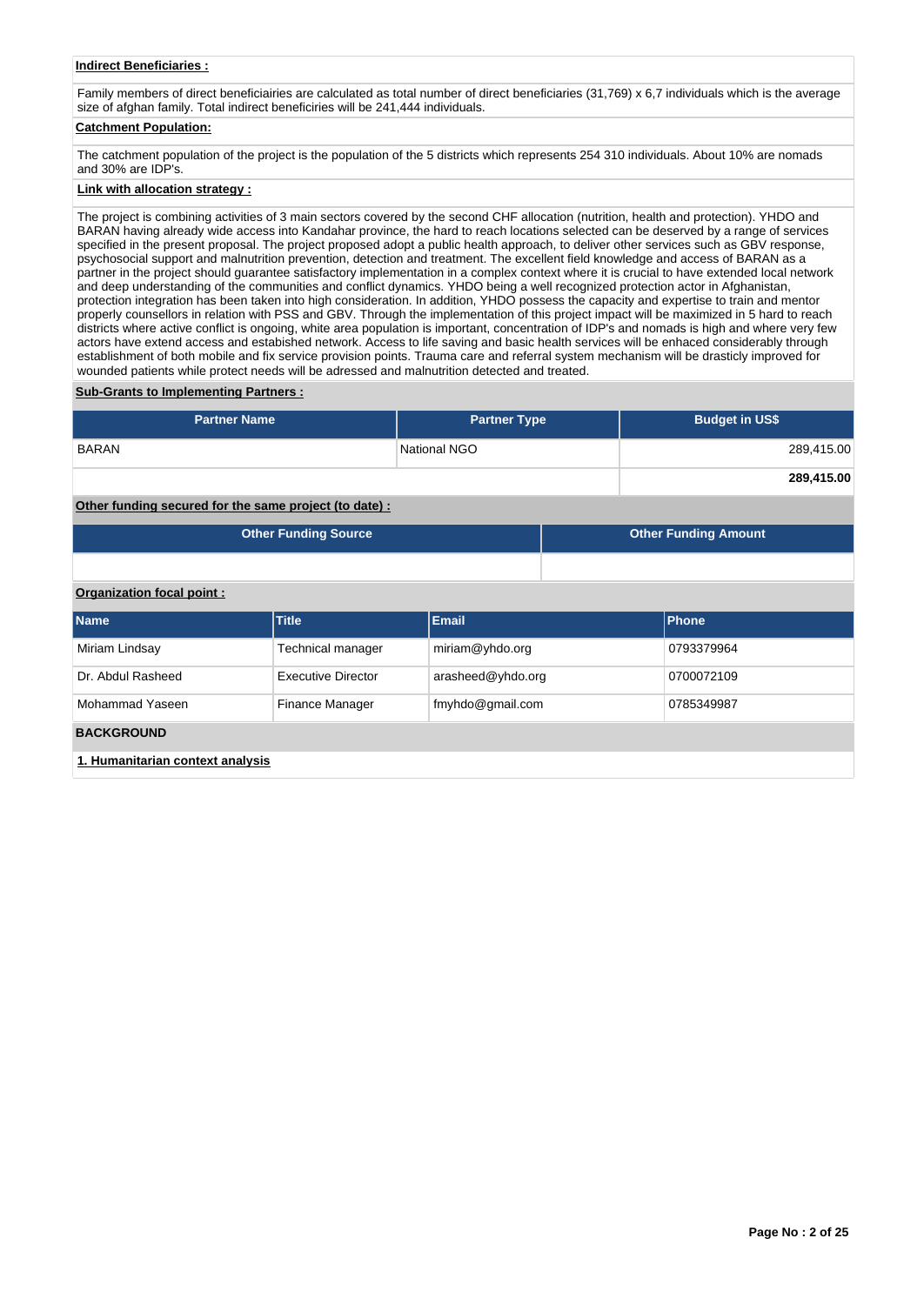According to UNAMA 2017 midyear protection of civilians report, Kandahar province was among the 3 provinces most affected by conflict casualities in Afghanistan. UNAMA documented substantial increases in women killed and injured by aerial operations, improvised explosive devices, and suicide and complex attacks. Child casualties remained at high levels during first six months of 2017, with a notable increase in child deaths. Women and children comprised 58 per cent of all ground engagement civilian casualties according to UNAMA. Beyond egregious cases of civilian death or injury, armed conflict changed lives of countless civilians through displacement and damage to homes, schools, and medical clinics - amongst other facilities - all of which restricted access to education, health-care, and economic opportunities. Psychological trauma imposed on members of the civilian population and local communities by the loss of family and friends in violent and unpredictable circumstances, and by ever-present risk of becoming civilian casualties themselves, must not be understated. More than half of Afghans suffer from "mental health problems", according to Ministry of Public Health statistics. Doctor Basheer Ahmad Sarwari, head of the Mental Health Section at the Afghan Ministry of Public Health, placed the number of mentally troubled Afghans at 60-65 per cent. Shawalikot and Maywand districts, which are both targeted by YHDO project, are districts where number of trauma patients are the highest in Kandahar and the figures continued to increase in the last period. The 5 hard to reach districts targeted by YHDO project have cumulated a total of 5625 trauma cases in HMIS database since the beggining of 2017. In addition to the ongoing conflict, according to IOM reports, from 1 January to 31 December 2016, a total of 36 513 undocumented afghans came back to Afghanistan through Spin Boldak border crossing point. Many of those returning have lived outside of Afghanistan for decades, and need humanitarian support as they seek to reintegrate into a province already struggling with widespread conflict and massive displacement. The conflict that rages in Kandahar and nearby provinces as resulted in more than 12 440 IDP's registered inside Kandahar province by OCHA in 2017. Maywand, Shawalikot, Arghistan are the most affected districts by population displacement. On the other hand, Khakrez and Zhari have nomadic population as well as IDP's and white area population that have been underserved by previous CHF allocations as well as BPHS system. Malnutrition prevalence in Kandahar is concerning with 8,4% of SAM and 4,1% of MAM according to 2013 nutrition survey conducted by WHO. The areas targeted by the 7 mobile health teams proposed are not covered by health services.

In Kandahar, gender base violence is difficult to adress in a stand alone approach as cultural barriers prevailing in rural areas are extremely constraining for females. Humanitarian actors need to adopt integrated public health approach to tackle GBV needs.

Several areas targeted by the project are under control of insurgency and have been isolated from aid interventions. Acute needs of the population living in these areas, which are not controlled by afghan governement, are adressed through the current project, with implicit goal to increase impartiality of humanitarian assistance in Kandahar province. Forced displacement, collapse of protective space, severe human rights violations, exposure to ground offensive, aerial operations as well as explosive devices such as landmines, are part of the existence of population targeted by YHDO proposal. Shawalikot being the most insecure district targeted by the proposal, it also shows highest number of trauma cases. In terms of insecurity and conflict impacts on population, it is followed by Maywand, Arghistan, Zhari and finally Khakrez which is more stable but where situation has been deteriorating in the last mot

# **2. Needs assessment**

The target groups and locations of interventions were selected based on field assessment realized in each district selected for project implementation combined to an analysis of updated data available (HMIS, SAM and MAM data, demographic data, IDP's and returnees data). Assesment report is attached in GMS. The extended knowledge of particularities, gaps and needs of Kandahar province detained by BARAN management team has also influenced the decision making in terms of areas where to intervene or not. For example, 2 districts proposed by OCHA were not considered as we knew we could not implement activities in these locations due to incapacity of recruiting local staff and serious access constraints. Therefore, it was not realistic to include these districts in proposal even though needs exist. In relation with trauma care, the BPHS implementer has limited capacity to respond the needs of conflict affected population as BPHS does not include trauma care services. YHDO is currently establishing 2 FATP centers in Kandahar. One is located in Maywand Bazar (close to the main road in governement control area) and one is located in Shawalikot Wayan CHC, an area under the control of the insurgency. Therefore, YHDO proposes to establish 2 more FATP centers in these districts to cover the dire needs and to deliver services to population living in zones not covered by the current FATP's of YHDO. There is an average of 301 monthly trauma cases registered by BARAN health facilities in Shawalikot district, which is the district where the highest number of cases is registered. Maywand is the second affected district, with an average of 287 cases on a monthly basis. YHDO also propose to establish 3 other FATP centers in Khakrez, Arghistan and Zhari where trauma cases are also present on a daily basis with an average of 72 cases per month according to HMIS 2017 data base. About 20% of the cases are war wounded patients. The trauma targets for the FATP's were established based on 2017 HMIS data available and disagregation by sex and age was calculated based on trends observed. Boys and girls are affected in an equal proportion by trauma cases (11%), while 48% of adult cases are males. Female patients number might be low due to the lack of female staff currently available. Therefore, YHDO proposed a male guardian salary policy (mahram) to get female staff onboard. In relation with malnutrition, an average of 81 SAM and 81 MAM cases are detected on a montly basis in BARAN health facilities locted in the 5 districts targeted by the project. We can expect numbers to be higher in areas uncovered by BPHS (white areas and IDP camps). The SAM and MAM targets were set based on expected caseload per district and in consideration with catchment population that will be reached by the MHT's. In relation with Women Friendly Health Spaces to be established, 2 districts affected by the ongoing conflict were selected. A poplation of 880 families will benefit from these centers and 25% of these families are IDP's. Therefore a total of 1226 women should benefit from the WFHS established, comprising 306 IDP females. Some areas are undercovered by health facilities and prone to conflict as insecure. Therefore, YHDO plan to train community health workers that will be equipped with first aid kits and enabled to stabilize and treat wounded patients where there are no medical staff to do so. 100 community health workers will be trained in the 5 districts targeted. The community health worker availability was crosschecked with BARAN who have constant contact with these community base ressources.

### **3. Description Of Beneficiaries**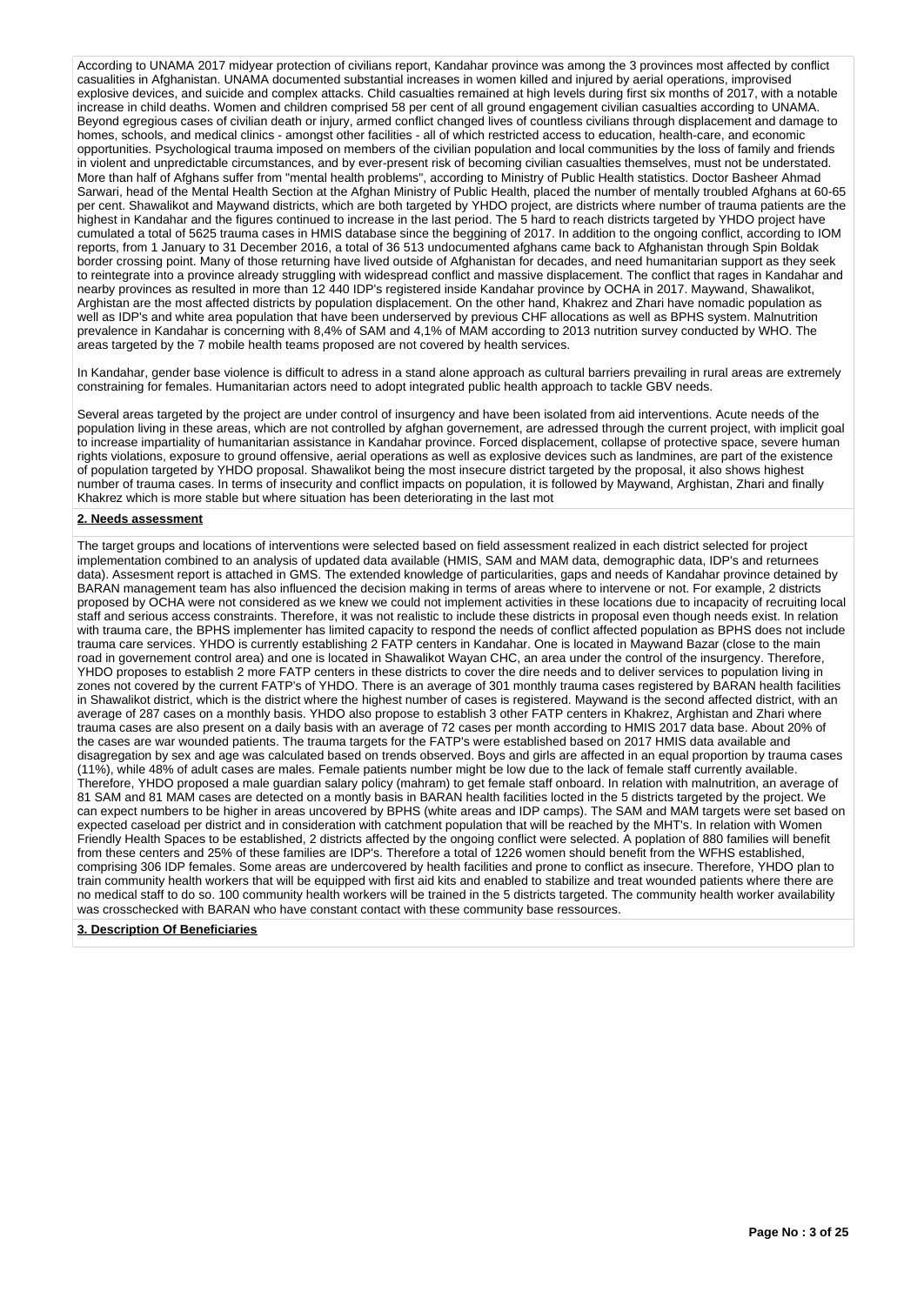The 5 districts targeted by YHDO project have cumulated a total of 5625 trauma cases in HMIS database since the beggining of 2017. 48% of the victims were adult males and about 20% of the injuries were related to the conflict. Trauma targets were calculated based on the HMIS data comprised between 01-01-2017 to 31-07-2017. YHDO and BARAN plan to serve 8839 trauma affected beneficiaries. Disagreagation was done based on previous trends. YHDO has considered that 50% of the patients assisted with trauma care would need and accept at least one session of psychosocial counselling, regardless of their gender. The targets related to mobile health services were calculated based on number of days of operation during the project cycle, staff capacity, areas of interventions and demographic particularities of these areas. A total of 7270 beneficiries should be directly assisted by the mobile health teams. Priority will be given to female patients during mobile activities, as they are more vulnerable to suffer from health problems related to pregnancy and carencies caused by early and multiple pregancies. The 1226 beneficiaries targeted by the women friendly spaces are considered as ever married women affected by the conflict in zones comprised in Shawalikot and Maywand districts. Due to cultural barriers that prevail in Kandahar, YHDO has considered that 40% of the adult female population of the catchment area of these centers would visit eventually. This percentage also correspond to GBV prevalence according to Afghan National Demographic Health Survey recently published. Catchment population of the women friendly spaces was calculated based on a range of 1 hour walking distance from the locations where the centers will be established. This population includes high percentage of IDP's (25%). The female targeted by the WFHS are living in the 2 most insecure districts of the province (Maywand and Shawalikot), where the incidence of trauma and violence is higher. Therefore, these women are more prone to human rights violation and psychological distress.

Nutrition component target 3447 children under 5 years old, expected as caseload in the 5 districts covered by the mobile health teams. Children targeted are part of white area population, IDP's and nomads deserved by the mobile health teams. Targets were discussed with the nutrition cluster.

The white areas to be covered by the mobile health teams are the following. Maywand district: Atua Kariz, Joy Garam, Tora Bouwrri, Nia Kariz, Mama Kariz, Sa Totak, Da Khawri Kariz, Hamid Kariz, Mess Kariz and Amanullah Kariz villages. Shawalikot district: Baghto Kalay, Bury Kalay, Chinar Kalay, Maqur Kalay, Hasanzi Kalay, Malayan Kalay, Tor Barg Kalay and Hajian Kalay villages. Khakrez district: Sabzal, Laam, Said Abad, Gulavy and Loy Landi village. Arghistan district: Kimilzi Kalay, Laghary Kalay, Makwan Kalay, Shelagi Kalay and Wam Kalay villages. Zhari district: Road Khada, Ba Bakhdai, Kadal, Koti Zai and Haji Mula Abas Kali villages. Population living in these areas is composed of approximately: nomads 10%, IDP's 30% and 60% host community members.

# **4. Grant Request Justification**

Each of the 5 districts selected will benefit from 1 FATP, which will provide life-saving trauma care and referral system for wounded victims in need of specific care to be provided in the regional hospital. 2 of the FATP's will be established in areas controlled by insurgency, where BARAN is already operating without major security issue, ensuring impartiality of YHDO humanitarian project. These 2 FATP's will cover areas that have been totally isolated from trauma care services and humanitarian interventions, despite the fact trauma cases are extremely high overthere. Extra ambulances will be added to the existing fleet of the BPHS implementer, which is clearly not sufficient to transfer all wounded patients on a daily basis. On the other hand, 100 community health workers and community leaders such as shura members and teachers (males and females) will be trained on first aid trauma care and equipped with basic first aid kits. Therefore, they will be able to provide life-saving stabilizing care to wounded living in remote areas where YHDO and BARAN don't have full access. 1 dav training will be organized once trainees selected in each districts (20 trainees per districts in very heard to reach communities). This remote management approach will improve essential live-saving activities in rural areas where access is limited for health care workers and where no health facility exist. In addition, 7 mobile health teams will be established to cover nomadic population and IDP camps, as well as white area host communities. All areas targeted by YHDO and BARAN mobile intervention proposed are not deserved currenlty by basic health service providers.

Basic physiotherapy exercises will be teached by trained nurses to injured patients and their caretakers, in order to reduce impairements and improve their mobility. Referrals to ICRC regional hospital will be done for cases in need of rehabilitative care or prothesis. Protection component of the project comprise psychosocial support for trauma affected individuals, in order to provide holistic approach of trauma, as well as particular attention to survivors of gender base violence. Through counsellors present in FATP's (5), mobile health teams (7) as well as Women Friendly Health Spaces (2), psychosocial support sessions will be provided, referrals for critical cases will be organized and awareness will be raised in an adapted manner. These protection activities will greatly contribute to prevent and mitigate negative impacts of violence and abuses experiences by people living in hard to reach districts affected by the ongoing conflict. YHDO already implemented successfully a CHF protection project in 3 provinces (2016-2017) and has solid expertise in GBV related actvities (training, advocacy, referrals and case management). The Women Friendly Health Spaces established in Maywand and Shawalikot (2) will contribute to improve the community based prevention and mitigation response mechanism, in an adapted approach to the cultural context of the areas selected. Finally, provision of malnutrition preventive and curative services, including establishment of a referral system for SAM and MAM affected infants with medical complications, will positively impact the health status of population living in areas with fragmented healtcare and weak service delivery. The complementarity of BARAN nutrition projects existing in all 5 districts targeted will ensure life-saving treatment for malnourished children reached in the white areas of the province. The multisectoral approach proposed will cover a wide range of needs existing in the communities. Finally, YHDO partnership with BARAN will ensure an extended access to areas where very few multisectoral actors can operate at the moment.

### **5. Complementarity**

YHDO is currently implementing a child protection project in Kandahar province through support of DRL (US Government). The project provides assistance to minors that are victims of sexual abuses, particularly through traditional harmful practice of Bacha Bazi. Therefore, if any victims are detected in the 5 districts targeted, potential referral will be considered in order to protect the child survivor. Bacha Bazi being a common practice in rural areas of Kandahar province, YHDO believes that cases will be identified during CHF project implementation period. In addition, YHDO has solid expertise in relation with PSS, rape management and GBV related activities and has expert masters trainers that will contribute to the proposed project. WHO rape management kits are also available and will be positioned in each FATP centers. In addition, YHDO is currently establishing 2 integrated FATP centers in Shawalikot (1) and Maywand (1), in collaboration with BARAN (BPHS implementer). These 2 districts have 2 CHC's in each and therefore, the current project proposal intends to complement the trauma care services, ensuring that both party to the conflict controlled areas (insurgency and government) are covered by trauma care and refferal services, which is not the case at the moment. The nutrition component of this proposal will complement BARAN existing nutrition activities. Malnourished infants identified in white areas and IDP camps, through outreach activities (MHT), will be treated by the mobile teams or referred to BARAN health facilities where proper inpatient care and or supplementation will be provided.

# **LOGICAL FRAMEWORK**

### **Overall project objective**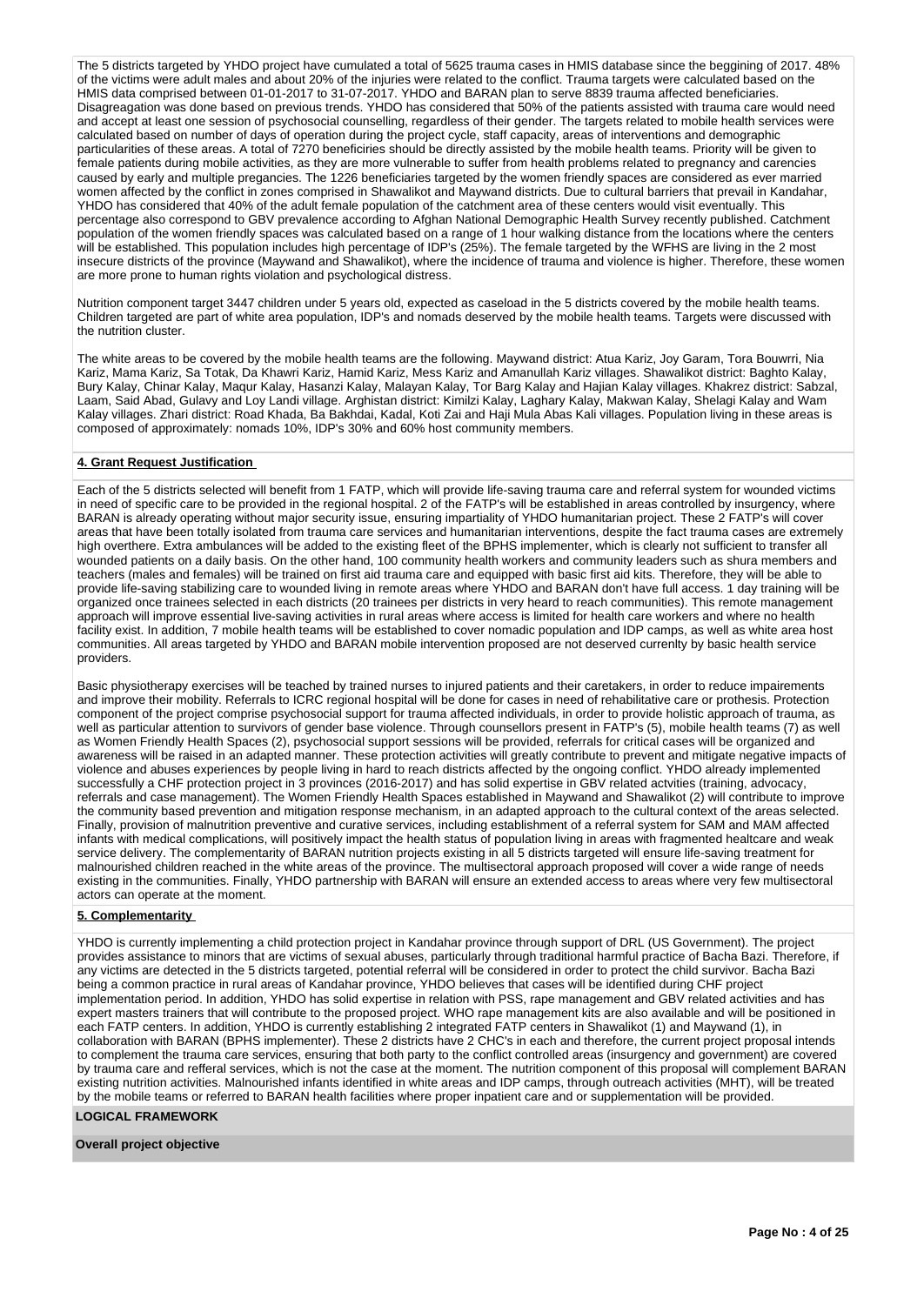The project proposed by YHDO intends to provide effective and timely response to acute needs of the population of 5 hard to reach districts of Kandahar province. YHDO, in close collaboration with BARAN (BPHS implementer in Kandahar province), will establish 5 FATP centers in Maywand (1), Shawalikot (1), Arghistan (1), Khakrez (1) and Zhari (1). In addition, the project will strenghten the weak referral system existing, with provision of extra ambulances for the 5 conflict affected districts targeted. YHDO will provide basic physiotherapy care to war wounded patients through the presence of trained nurses enabled to explain and demonstrate basic mobilization exercises to patients and caretakers. Patients in need of specialized rehabilitative care and or prothesis will be transferred to regional hospital managed by ICRC, where specialized services are available.

The project also takes into consideration the protection needs of vulnerable conflict affected individuals, particularly women and childrens. Protection integration is part of all components proposed (mobile and fixed services points). YHDO and BARAN have considered protection concerns at all stage of project design and aim to reduce exposure to risk for beneficiaries through different modalities. The positive experience of YHDO with GBV and protection activities funded by previous CHF allocation will contribute to the efficiency of approaches adopted. YHDO also intends to improve detection and access to ambulatory treatment or inpatient care in TFC's for malnourished children that will be encountered by the mobile teams. Through combination of YHDO and BARAN different expertises, the implementation of this multisectorail project will cover a wide range of needs of target underserved population and will enable service provision for population that have not been reached regularly by humanitarian actors in the last period.

#### **HEALTH**

| <b>Cluster objectives</b>                                                                                                                                                  | Strategic Response Plan (SRP) objectives                                                                                                                                                            | <b>Percentage of activities</b> |
|----------------------------------------------------------------------------------------------------------------------------------------------------------------------------|-----------------------------------------------------------------------------------------------------------------------------------------------------------------------------------------------------|---------------------------------|
| Objective 1: Ensure access to emergency<br>health services, effective trauma care and<br>mass casualty management for shock<br>affected people                             | SO1: Immediate humanitarian needs of<br>shock affected populations are met -<br>including conflict and natural disaster<br>affected and IDPs, refugees and returning<br>Afghans from armed conflict | 70                              |
| Objective 2: Ensure access to essential basic<br>and emergency health services for white<br>conflict-affected areas and overburden<br>services due to population movements | SO4: Humanitarian conditions in hard-to-<br>access areas of Afghanistan are improved                                                                                                                | 30                              |

**Contribution to Cluster/Sector Objectives :** Through the establishment of 5 integrated FATP centers, coupled with and enhaced referral system for patients in critical condition such as war wounded or obstetrical emergencies, YHDO will reduce mortality and morbidity of the population living in 5 districts of Kandahar province that are affected by the ongoing conflict. YHDO will hire psychosocial counsellors that will be based in the FATP's to adopt an holistic approach of the war trauma experienced by the wounded patients. On the other hand, mobile health teams will be deployed in the 5 districts, targeting white area population, nomads and IDP's in order to improve the access to basic health care. A total of 7 mobile health teams will be deployed in the 5 districts selected, to cover the needs of people who can't access the health facilities easy due to their living conditions and or vulnerable status (white areas, nomads and IDP's). Maywand and Shawalikot districts will benefit of 2 mobile health teams (each one being based in one CHC) as the needs are significant, the districts highly populated, affected by ground offensives and vast. The 3 other districts will benefit from one single MHT. Each mobile health team will be composed of: a nurse, a psychosocial counsellor, a midwife, a nutrition officer and a driver. The mobile health teams will improve the access to essential basic and emergency health services for white conflict affected areas while the FATP's will provide effective trauma care and mass casualty management for shock affected communities.

# **Outcome 1**

Access to life-saving and basic health care services is enhaced for population living in hard to reach areas of Kandahar province

# **Output 1.1**

# **Description**

Efficient and timely trauma care services are provided to conflict affected population, including provision of basic rehabilitative care

# **Assumptions & Risks**

Access is granted through partnership with BPHS implementer (BARAN)

Staff are available, trained and qualified

# **Indicators**

|                                                                      |                                                                                       |                                                                                                                                                   |            | <b>End cycle beneficiaries</b> |                   |     | <b>End</b><br>cycle |
|----------------------------------------------------------------------|---------------------------------------------------------------------------------------|---------------------------------------------------------------------------------------------------------------------------------------------------|------------|--------------------------------|-------------------|-----|---------------------|
| Code                                                                 | <b>Cluster</b>                                                                        | <b>Indicator</b>                                                                                                                                  | <b>Men</b> | Women                          | <b>Boys Girls</b> |     | <b>Target</b>       |
| Indicator 1.1.1                                                      | <b>HEALTH</b>                                                                         | SA2- Number of high risk conflict-affected districts<br>with at least one first aid trauma post                                                   | 5          |                                |                   |     | 5                   |
| <b>Means of Verification:</b> Field monitoring visits, field reports |                                                                                       |                                                                                                                                                   |            |                                |                   |     |                     |
| Indicator 1.1.2                                                      | HEALTH                                                                                | SA2- Number of individuals receiving trauma care<br>services                                                                                      | 4,221      | 2,646                          | 991               | 981 | 8,839               |
| Montly activity reports<br>Monitoring reports                        | <b>Means of Verification: Data collection tools</b><br>Beneficiary feedback mechanism |                                                                                                                                                   |            |                                |                   |     |                     |
| Indicator 1.1.3                                                      | HEALTH                                                                                | Number of wounded patients receiving basic<br>physiotherapy sessions by trained nurses<br>Men: 634<br>Women: 397<br><b>Boys:147</b><br>Girls: 148 |            |                                |                   |     | 1,326               |
| Patients files<br>Monitoring reports                                 | <b>Means of Verification: Data collection tools</b><br>Beneficiary feedback mechanism |                                                                                                                                                   |            |                                |                   |     |                     |
| <b>Activities</b>                                                    |                                                                                       |                                                                                                                                                   |            |                                |                   |     |                     |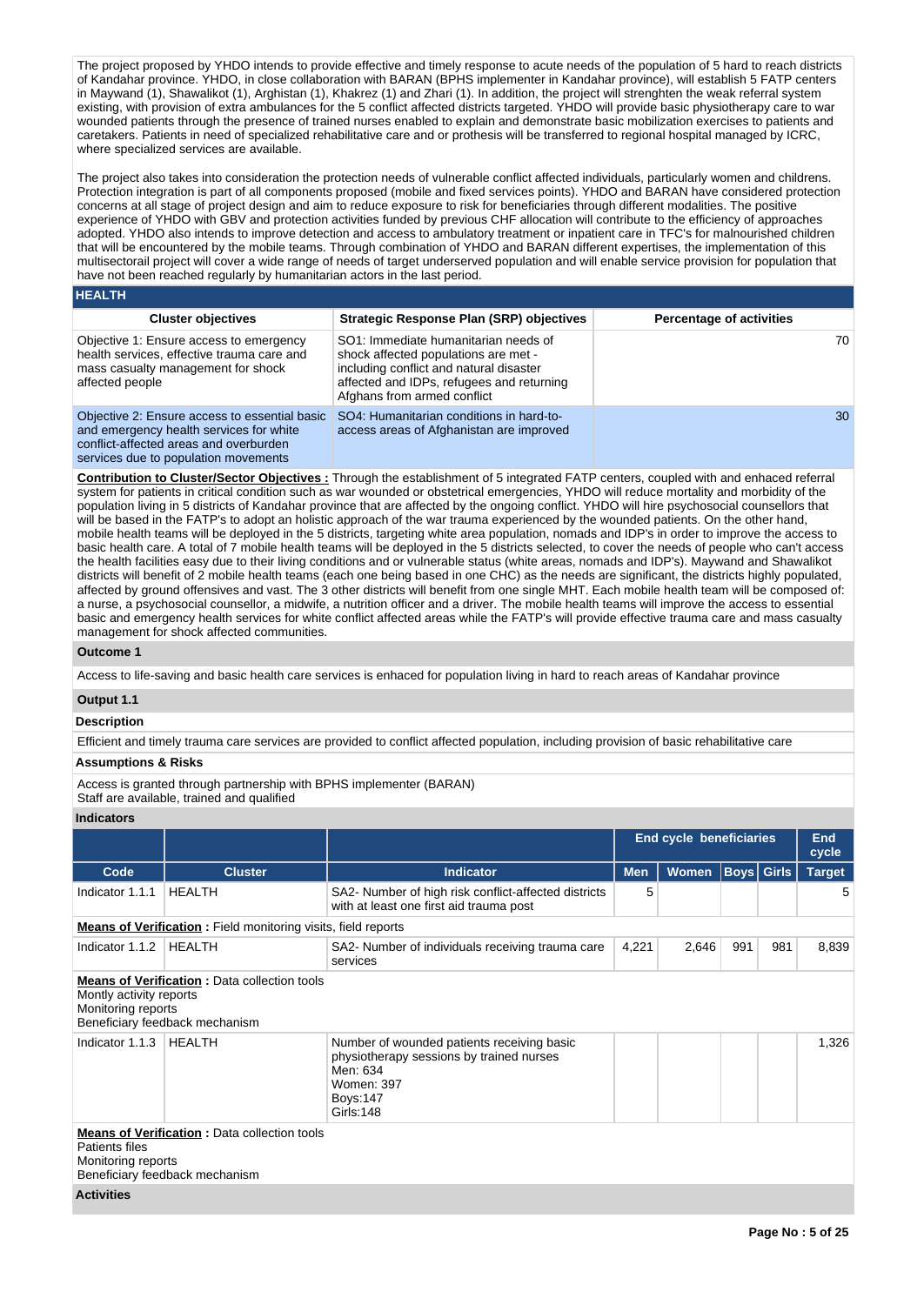## **Activity 1.1.1**

**Standard Activity : SA2- Procurement of emergency medical and non-medical supplies and training and deployment of medical personnel including female health workers in the eligible areas**

100 community leaders from extremely hard to reach communities (teachers, CHW's and or shura members) trained on first aid response and equipped with first aid kits

## **Activity 1.1.2**

**Standard Activity : SA2- Improve essential live-saving trauma care activities in health facilities including through the provision of rehabilitative care and psychosocial support in emergencies;**

Establishment of 5 integrated FATP centers providing efficient and timely trauma care, psychosocial support to war wounded, physiotherapy sessions to trauma patients as well as referrals through ambulances for patients in critical condition in need of care to be received in higher level health facilities such as DH and PH.

The beneficiaries for this indicators will include beneficiaries receiving services through FATPs in target districts.

# **Output 1.2**

### **Description**

Population living in white areas, nomads and IDP's have improved access to basic health services through mobile services provided on regular basis. Mobile teams will deliver basic health care services, ANC and PNC sessions, nutrition education and malnutrition detection services, GBV case detection and counselling, referrals to higher level facilities for critical cases, as well as psychosocial support to the survivors.

#### **Assumptions & Risks**

Access is granted and security allows regular movements to the communities

Staff is available, trained and qualified

Population welcomes the mobile teams and use the services offered to them

# **Indicators**

|                                                                                                               |                |                                                                                                                                              |            | <b>End cycle beneficiaries</b> |                   |           | <b>End</b><br>cycle |
|---------------------------------------------------------------------------------------------------------------|----------------|----------------------------------------------------------------------------------------------------------------------------------------------|------------|--------------------------------|-------------------|-----------|---------------------|
| Code                                                                                                          | <b>Cluster</b> | <b>Indicator</b>                                                                                                                             | <b>Men</b> | <b>Women</b>                   | <b>Boys</b> Girls |           | <b>Target</b>       |
| Indicator 1.2.1                                                                                               | <b>HEALTH</b>  | SA2- Number of conflict affected people in<br>underserved areas served by emergency PHC<br>and mobile services                               | 1,454      | 3,635                          | 582               | 1,59<br>9 | 7,270               |
|                                                                                                               |                | Means of Verification: Data collection toold and field reports as well as monitoring visits and beneficiary feedback mechanism.              |            |                                |                   |           |                     |
|                                                                                                               |                | The beneficiaries for this indicator will include conflict affected population receive services through mobile health teams in target areas. |            |                                |                   |           |                     |
| Indicator 1.2.2                                                                                               | <b>HEALTH</b>  | Number of community members and or CHW's<br>trained and equipped to respond to basic first aid<br>needs.<br>Men: 60<br>Women: 40             |            |                                |                   |           | 100                 |
| <b>Means of Verification:</b> Training attendence sheets<br>Training report<br>Beneficiary feedback mechanism |                |                                                                                                                                              |            |                                |                   |           |                     |
| <b>Activities</b><br>Activity 1.2.1                                                                           |                |                                                                                                                                              |            |                                |                   |           |                     |
|                                                                                                               |                | Standard Activity: SA2- Provide life-saving Primary Health Care services with appropriate modalities such as mobile services and             |            |                                |                   |           |                     |
| scaling up emergency obstetric and newborn care services                                                      |                |                                                                                                                                              |            |                                |                   |           |                     |

Establishment of 7 comprehensive mobile health teams in the 5 districts targeted

Each mobile health team will be composed of: a nurse, a midwife, a psychosocial counsellor, a nutrition officer and a driver

The nurse will provide basic health care and hygiene education messages to the patients, the midwife will provide ANC and PNC services to the women, the psychosocial counsellor (women) will detect and attend or reffer GBV and mental health cases and perform community dialogues while the nutrition officer will screen under 5 children to detect, treat and or reffer SAM and MAM cases to BPHS facilities existing and having therapeutic feeding units. The driver will be responsible to transport the team, to reffer critical patients and to discuss with the community elders to ensure a basic security analysis during each field visit.

**Additional Targets :** Number of referrals effectuated through mobile health teams Number of IEC material distributed (health, hygiene and nutrition)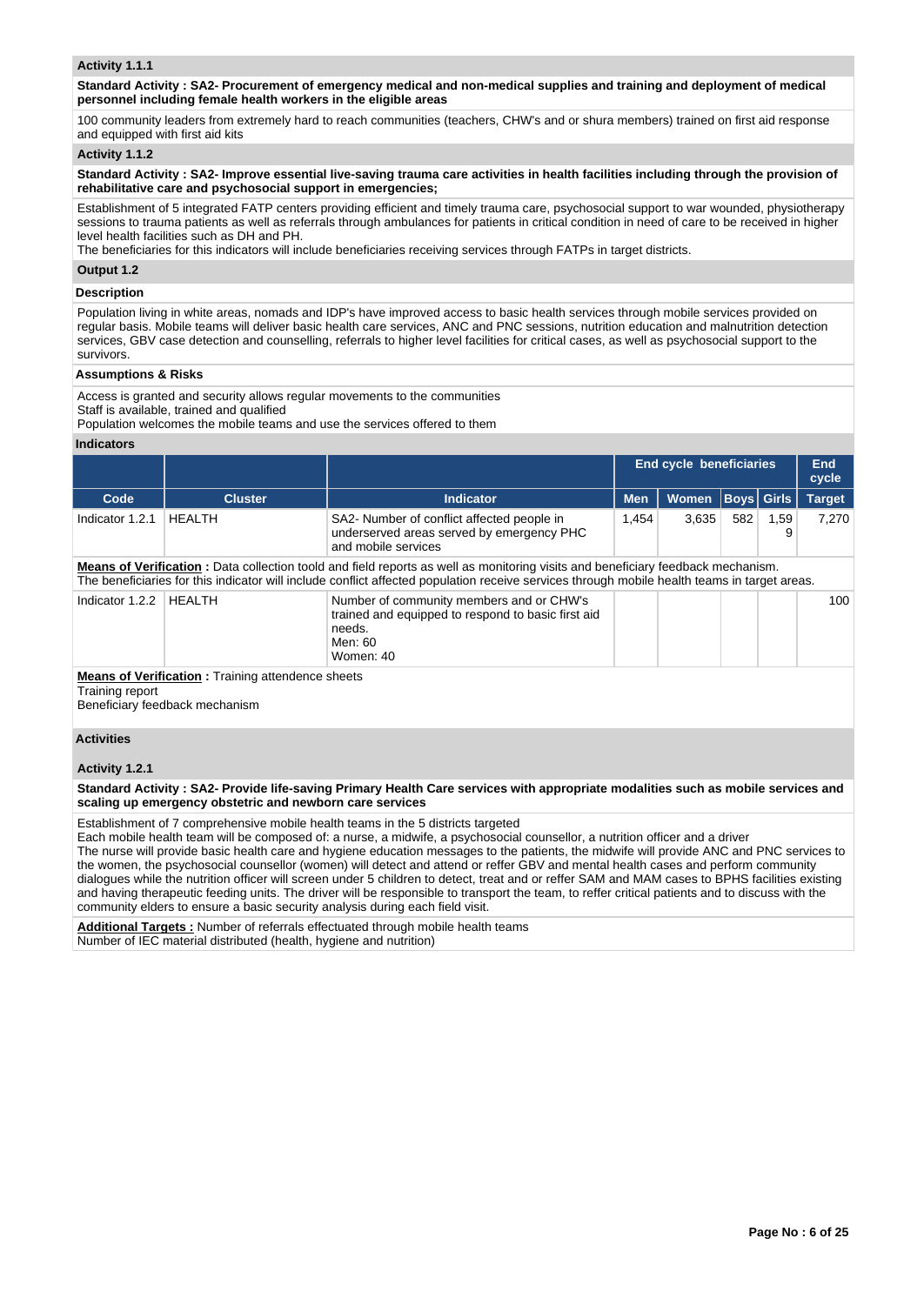| <b>PROTECTION</b>                                                                                                                                                                                                       |                                                                                                                                                                                                     |                                 |
|-------------------------------------------------------------------------------------------------------------------------------------------------------------------------------------------------------------------------|-----------------------------------------------------------------------------------------------------------------------------------------------------------------------------------------------------|---------------------------------|
| <b>Cluster objectives</b>                                                                                                                                                                                               | <b>Strategic Response Plan (SRP) objectives</b>                                                                                                                                                     | <b>Percentage of activities</b> |
| Objective 1: Acute protection concerns,<br>needs and violations stemming from the<br>immediate impact of shocks and taking into<br>account specific vulnerabilities, are identified<br>and addressed in a timely manner | SO1: Immediate humanitarian needs of<br>shock affected populations are met -<br>including conflict and natural disaster<br>affected and IDPs, refugees and returning<br>Afghans from armed conflict | 60                              |
| Objective 3: Support the creation of a<br>protection-conducive environment to prevent<br>and mitigate protection risks, as well as<br>facilitate an effective response to protection<br>violations                      | SO4: Humanitarian conditions in hard-to-<br>access areas of Afghanistan are improved                                                                                                                | 40                              |

**Contribution to Cluster/Sector Objectives :** Mobile and static protection services will be delivered in the integrated FATP centers as well as through outreach modality, as part of mobile health teams deployed in 5 hard to reach districts. In addition, through the establishment of 2 female friendly spaces in insecure districts having high concentration of IDP's, YHDO trained and qualified teams will provide protection services to GBV survivors, including children's. YHDO's comprehensive package including: community mobilization, advocacy, referrals and service delivery will contribute to the reinforcement of protection-conducive environement, while providing an effective and context adapted response to protection violations generally observed in conflict areas.

### **Outcome 1**

A supportive environment is created to respond and prevent GBV and psychosocial issues. Vulnerability of conflict affected population is reduced

### **Output 1.1**

# **Description**

Psychosocial counsellors are assisting the beneficiaries with outreach and static protection services for women, men and childrens. Referrals of GBV and mental health cases are done to nearest health facilities managed by BPHS implementer. Male community mobilizer raise the awareness of influencial community members through dialogue sessions organized at field level.

# **Assumptions & Risks**

The community demonstrate acceptance towards protection services providers and adhere to services

Security allows referrals and field movements

Staff are available, trained and qualified

Community mobilizer access to all communities targeted and is able to build acceptance

Local elders support the project implementation and develop sense of ownership

# **Indicators**

|                                                                                                                          |                   |                                                                                                                              |            | <b>End cycle beneficiaries</b> |           |              | End<br>cycle  |
|--------------------------------------------------------------------------------------------------------------------------|-------------------|------------------------------------------------------------------------------------------------------------------------------|------------|--------------------------------|-----------|--------------|---------------|
| Code                                                                                                                     | <b>Cluster</b>    | <b>Indicator</b>                                                                                                             | <b>Men</b> | <b>Women</b>                   |           | Boys   Girls | <b>Target</b> |
| Indicator 1.1.1                                                                                                          | <b>PROTECTION</b> | SA2- Number of boys, girls, men and women<br>receiving psychosocial support                                                  | 1.611      | 3.222                          | 1,20<br>8 | 2.01<br>4    | 8.055         |
|                                                                                                                          |                   | Means of Verification: Data collection tools, field reports and monitoring visits as well as beneficiairy feedback mechanism |            |                                |           |              |               |
| Indicator 1.1.2                                                                                                          | <b>PROTECTION</b> | SA2- Number of GBV survivors receiving<br>protection services (including health,<br>psychosocial, legal and safety)          |            | 2.054                          |           | 362          | 2.416         |
| <b>Means of Verification</b> : Data collection tools, field report, monitoring visits and beneficiary feedback mechanism |                   |                                                                                                                              |            |                                |           |              |               |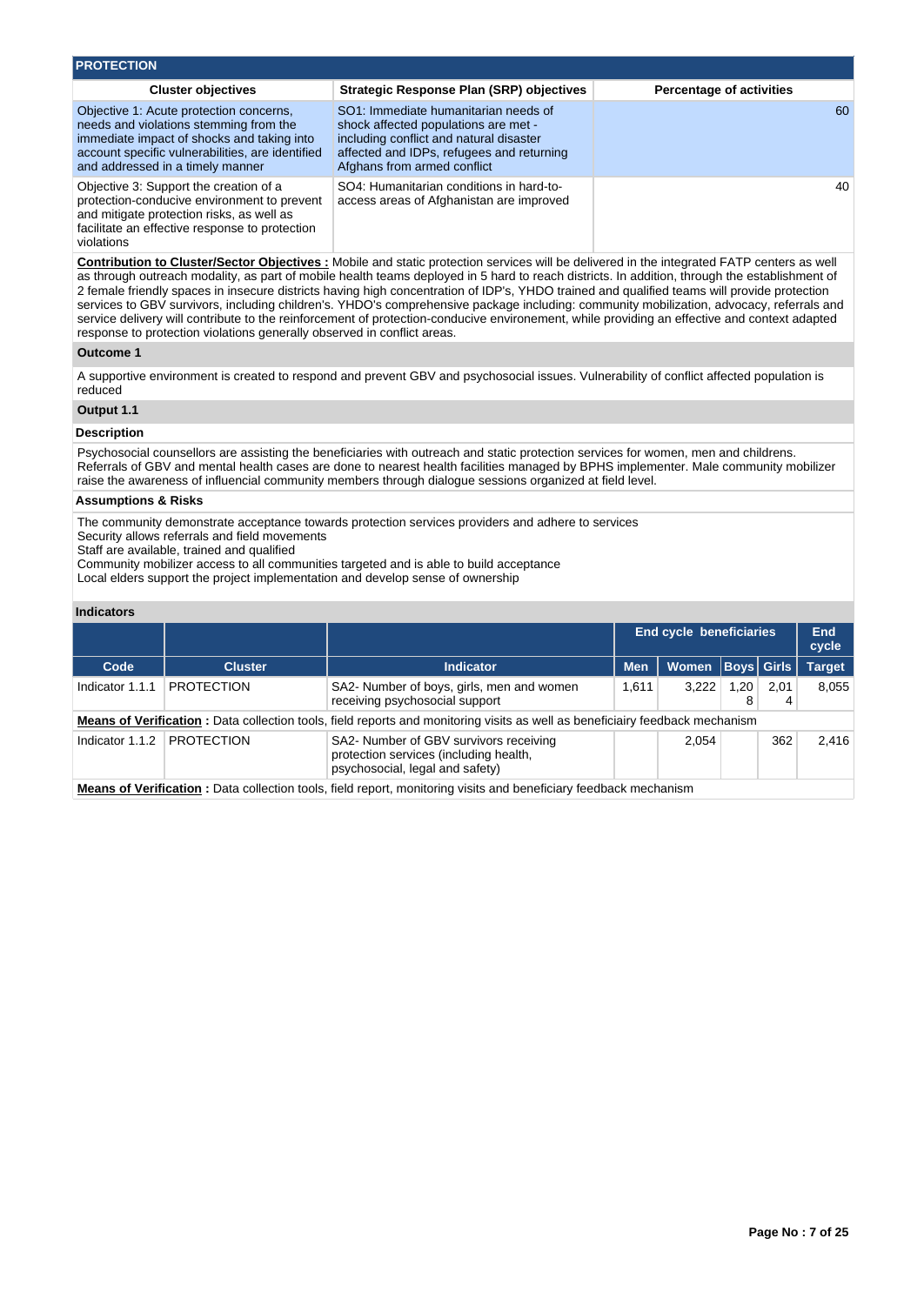## **Activities**

# **Activity 1.1.1**

**Standard Activity : SA2- Mobile outreach and static protection services to women, men, girls and boys; principled referrals and psychosocial support to conflict affected people to contribute to community based prevention and mitigation response mechanisms;**

Psychosocial counsellors will provide counselling sessions and awareness raising information within the mobile health teams as well as in the integrated FATP centers established

Male counsellors will raise the awareness of local elders and have open dialogue sessions with them at community level

#### **Activity 1.1.2**

#### **Standard Activity : SA2- Provision of protection services (including health, psychosocial, legal and safety) to GBV survivors and children abused or exploited by armed groups and armed forces;**

Establishment of 2 women friendly spaces where females and girls can receive useful information to prevent and respond to protection violation concerns such as GBV and other forms of exploitation

Couselling session will be provided to the clients of the WFHS

Referrals and case management (including rape management).

The women Friendly Spaces will be established through support of local community elders, initial discussion has been conducted during assessment with the expected area elders and they are convinced and agreed regarding the women friendly spaces. Further the counselors will be female and will be selected through consultation with community elders . The staff for this WFS(Women friendly Spaces ) will be female nurse or midwife to screen the beneficiaries for nutrition ,vaccine and to refer to the nearby health facility.

# **Additional Targets :** Number of GBV cases refferred

Number of other referrals (legal, safety or MHPSS)

Number of IEC material distributed (human rights documentation)

Number of community dialogue sessions organized by male counsellors

Number of dignity kits distributed

# **NUTRITION**

| <b>Cluster objectives</b>                                                                                                                                                       | <b>Strategic Response Plan (SRP) objectives</b>                                                                                                                                                     | <b>Percentage of activities</b> |
|---------------------------------------------------------------------------------------------------------------------------------------------------------------------------------|-----------------------------------------------------------------------------------------------------------------------------------------------------------------------------------------------------|---------------------------------|
| Objective 2: The incidence of acute<br>malnutrition is reduced through Integrated<br>Management of Acute Malnutrition among<br>boys, girls, and pregnant and lactating<br>women | SO1: Immediate humanitarian needs of<br>shock affected populations are met -<br>including conflict and natural disaster<br>affected and IDPs, refugees and returning<br>Afghans from armed conflict | 100 <sup>°</sup>                |
|                                                                                                                                                                                 |                                                                                                                                                                                                     |                                 |

**Contribution to Cluster/Sector Objectives :** The 7 nutrition officers present in mobile health teams deployed in Maywand, Shawalikot, Khakrez, Arghistan and Zhari will provide preventative services for children under 5, pregnant and lactating women living in hard to reach and underserved areas with high concentration of IDP's and nomads. When MAM or SAM will be detected through systematic MUAC screening, referral services to BARAN therapeutic feeding centers and or health facilities will be offered to the parents of the child affected.

# **Outcome 1**

Malnutrition is prevented, detected and treated efficiently among IDP's and nomadic populations visited by mobile health teams.

# **Output 1.1**

# **Description**

Children and nursing mothers, as well as female in reproductive age, access to both curative and preventive lifesaving nutrition services through mobile health teams deployed in white areas of Khakrez, Arghistan, Maywand, Shawalikot and Zhari. Ambulatory treatment, as well as referrals to TFC and health facilities is enabled for 5089 children under five.

### **Assumptions & Risks**

Families trust the mobile teams and accept to participate to treatment and or referrals of their malnourished children Security allows safe field movement and referrals when needed Staff is available, trained and qualified

Information delivered to beneficiaries consists in accessible key messages that are adapted to the context Sufficient supplementation therapeutic aliments (RUTF) are provided timely by UNICEF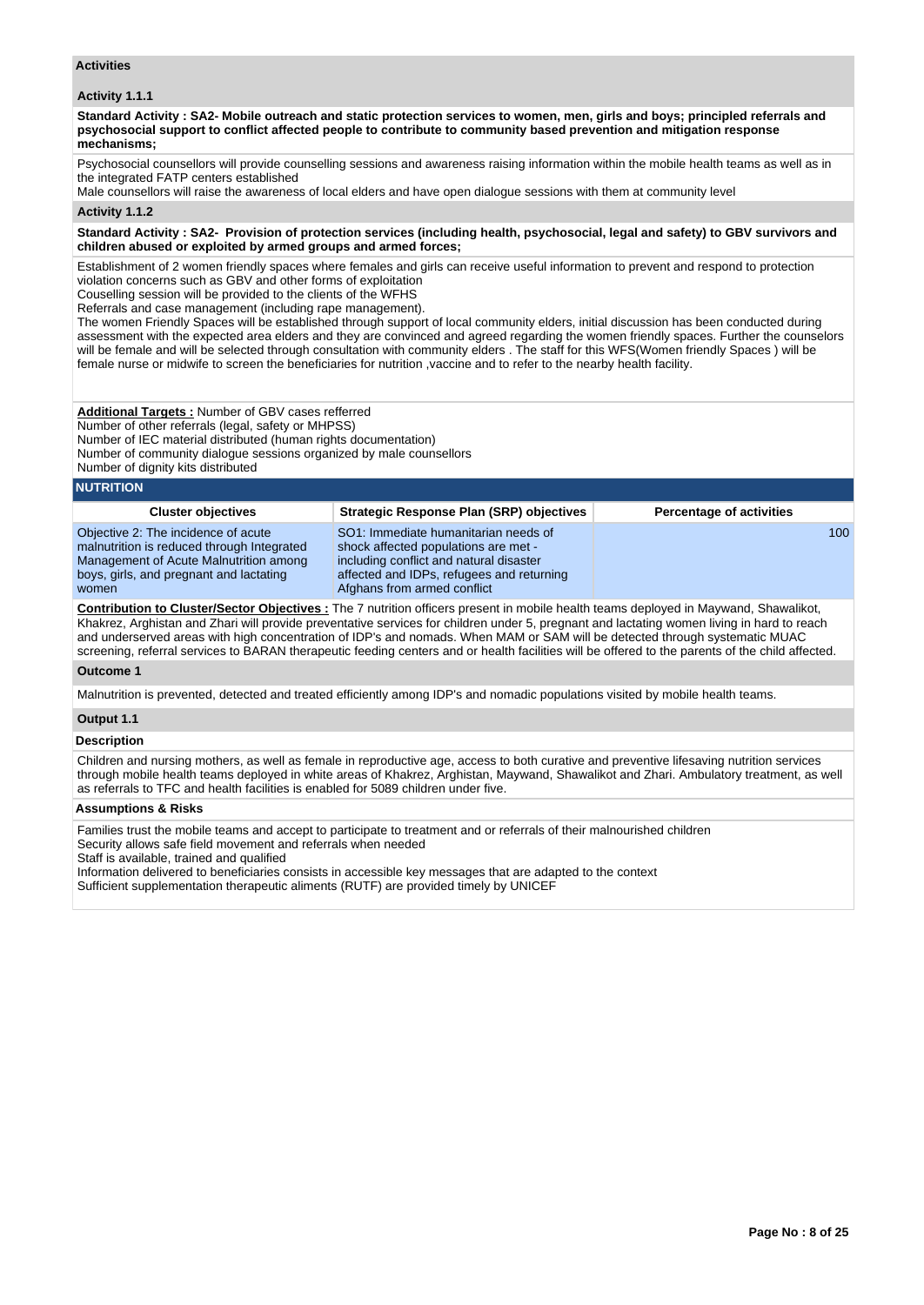# **Indicators**

|                 |                                                           |                                                                                                                                                                         |            | <b>End cycle beneficiaries</b> |      |                   | <b>End</b><br>cycle |
|-----------------|-----------------------------------------------------------|-------------------------------------------------------------------------------------------------------------------------------------------------------------------------|------------|--------------------------------|------|-------------------|---------------------|
| Code            | <b>Cluster</b>                                            | <b>Indicator</b>                                                                                                                                                        | <b>Men</b> | <b>Women</b>                   |      | <b>Boys</b> Girls | <b>Target</b>       |
| Indicator 1.1.1 | <b>NUTRITION</b>                                          | SA2- Number of children 6-59 months screened<br>for acute malnutrition at community and facility<br>level and referred for treatment as needed in<br>priority districts |            |                                | 1,81 | 3,27              | 5,089               |
| Field reports   | <b>Means of Verification: Data collection tools</b>       |                                                                                                                                                                         |            |                                |      |                   |                     |
| Indicator 1.1.2 | <b>NUTRITION</b>                                          | Number of children 6-59 months cases of acute<br>malnutrition at community level and facility level<br>referred for treatment.<br>Boys: 182<br>Girls: 327               |            |                                |      |                   | 509                 |
| Referral form   | <b>Means of Verification : Patients registration book</b> |                                                                                                                                                                         |            |                                |      |                   |                     |

**Activities**

### **Activity 1.1.1**

### **Standard Activity : SA2- Provision of Integrated Management of Acute Malnutrition (IMAM) for children 6-59 months, pregnant and lactating women in hard to reach, underserved areas where IDPs have yet to be assisted.**

Children under 5 are screened by the mobile team for detection of SAM and MAM. Referrals and or treatment are organized when cases are detected during outreach activities. When MAM or SAM will be detected through systematic MUAC screening, referral services to BARAN therapeutic feeding centers and or health facilities will be offered to the parents of the child affected, if there are medical complications associated with the malnutrition status. A complete physical examination, including a health and nutrition history, will be undertaken for each child affected by MAM or SAM. If there is no need to hospitalize the patient, and or family cannot move from their specific locations to nearest TFC or health facility, systematic treatment will be offered according to standardised protocols, and any diagnosis individually managed to ensure proper recovery of the malnourished child. Nutritional treatment delivered to children affected by acute malnutrition will be based on ready-to use therapeutic foods (RUTFs and RUSF) provided by UNICEF. The quantity of RUTFs/RUSF supplied to the family will depend on scheduled visits to their specific location and a buffer stock will be provided to the mothers or relatives in charge of the malnourished infant. The buffer stock will ensure continuity of treatment in case deteriorating security situation does not allow MHT's movement temporarily. However, YHDO and BARAN aim to provide direct follow-up for all cases under treatment every 15 days. In addition, the nutrition officer will play the role of educator to ensure the carer correctly understood the advised diet and importance of the treatment, and will also tackle health education issues (breastfeeding, complementary feeding practices, basic hygiene rules and main diseases).

#### **Activity 1.1.2**

**Standard Activity : SA2- Provision of preventative services (Infant and Young Child Feeding promotion and counselling and micronutrient supplementation) for children 6-59 months, pregnant and lactating women in hard to reach, underserved where IDPs have yet to be assisted.**

The nutrition officer present in each mobile health team managed by BARAN provides information to mothers, pregnant and lactating women during outreach activities, in order to prevent malnutrition. Counselling, education session and distribution of IEC material are performed to ensure the children's caretakers, pregnant and lactating women correctly understand the importance of optimal feeding practices, balance diet and micronutrient supplementation.

**Additional Targets :** Number of IEC material distributed (nutrition and hygiene) Number of females in reproductive age receiving nutritional counselling during mobile consultations

## **M & R**

**Monitoring & Reporting plan**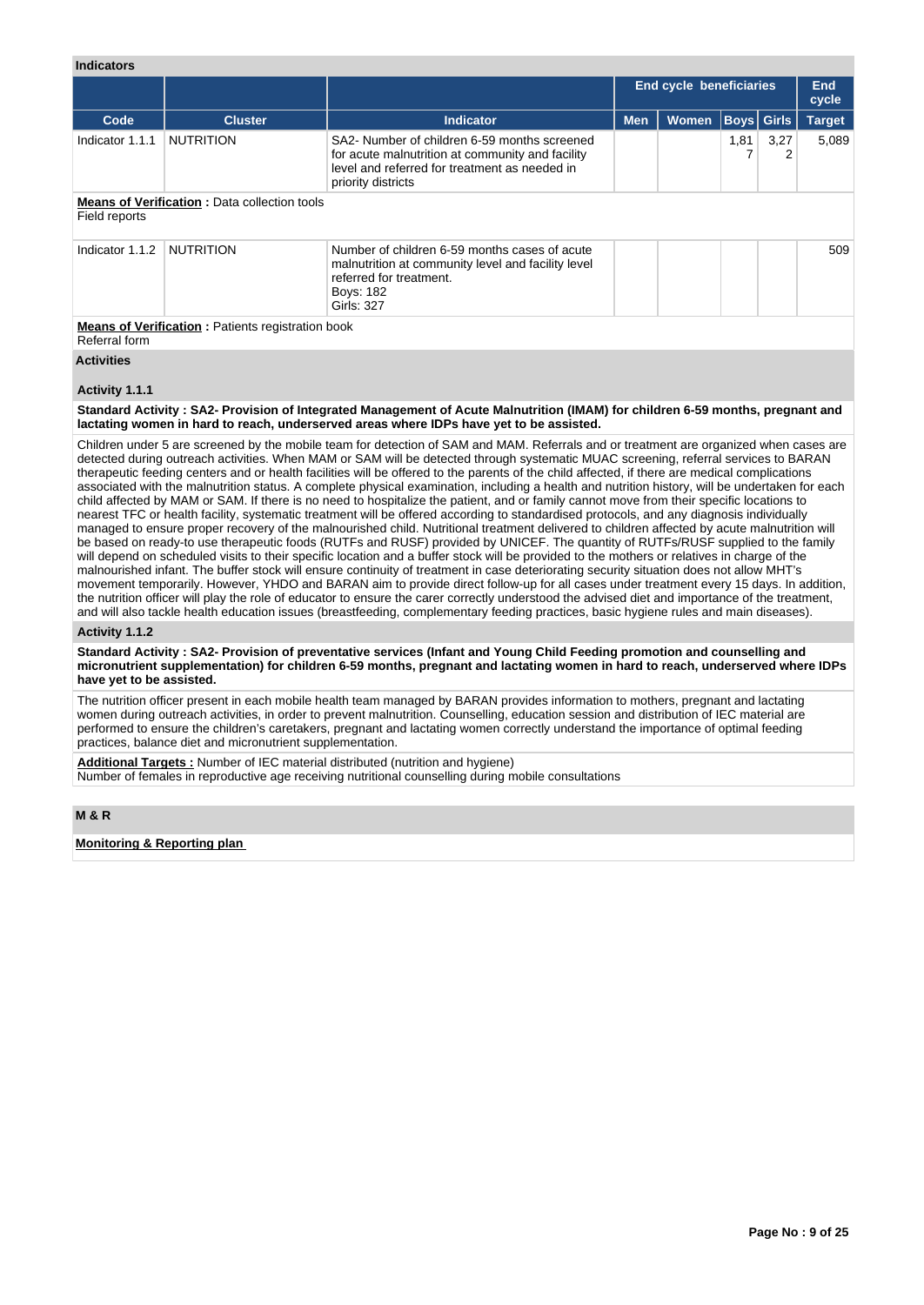Monitoring and Evaluation department of YHDO will be technical body which will provide all technical support to the project by assisting in developing tools, reporting formats, trainings and other technical assistance to the project team.

The monitoring officer will be collecting monthly reporting data from all the centers and mobile activities, that will be further analyzed for understanding the status of implementation of the project. Furthermore, each center will be visited by key project team, including project manager and monitoring officer, in every quarter of the project implementation. Field supervisor, who will be constantly moving in the field will also monitor the implementation of the project and report on weekly basis to project manager.

The detail-monitoring plan will be developed during the inception phase of the project, where the outcome and output indicators and targets will be specified. The monitoring plan will also include indicators definition, source of data verification and frequency of reporting.

YHDO central M&E unit will initiate remote call monitoring system where it will collect the phone numbers of FATPs level health committee members to verify the opening FATPs , availability of staff and services with them. It will further collect the number of beneficiaries to contact them on regular basis about the quality of services they received (such as availability of staff, behavior with the patients, availability of medicine and supplies and others).YHDO and BARAN female member of M&E team will make contact with female beneficiaries directly or through their relative (brother, father and husband) phone number and their feedback will be received. Individual interviews will also be conducted at field level by the monitoring staff, as part of the beneficiary feedback mechanism. Beneficiaries will be encouraged to make suggestions and complaints if ever needed. Local shuras and elders will be involved in remote monitorng management, especially in relation with activities of trained community members (first aid provision) and mobile activities. Key female figures in the community will also monitor the WFHS activities and services delivered to women and girls to provide suggestions and appreciation comments. Finally, community mobilizer will make sure the community feedbacks are reported to field supervisor and addressed to project management team. YHDO will also communicate with project team to share success stories from the field which will reflect of proposed services in conflict areas.

Furthermore, the YHDO monitoring team will follow the standard methodology of onsite data verification (OSDV);

- Selecting level of effort,
- Selecting indicators,
- Selecting site,
- Selecting source documents,
- Perform verification
- Produce report and action plan

#### Project reporting:

Monthly and quarterly activity reports: YHDO will collect, analyze and provide reports on monthly and quarterly basis to all levels. The data both in hard and soft will be collected every month from the target provinces, all the data collected from the provinces will be verified through the hard document and onsite data verification process. YHDO will prepare inception, quarterly and annual financial and technical reports in line with the reporting schedule of the project. YHDO will submit the technical and financial reports within 15 days of the end of each quarter and will also submit any other ad-hoc report requested by donor. All the technical reports will be accompanied by the data collection and recording form that has been used for generating reported data.

The reporting will flow below schedule for the project:

- Monthly update to WHO health cluster focal point through Report Hub
- OCHA progress report (narrative and financial)

• Monthly internal reports

Other ad hoc reports will be produced based on demands of donor and in case of security incident, for example.

# **Workplan**

| <b>Activitydescription</b>                                                                                                                                                                                                                                                                                                                                                                                                                                                                                                                                                                                                                                                                                                                                                                                                                                                                                                                                                                                                                                                                                                                                                                                                                                                                                                                                                                                                                                                                                                                                                                                                                                                                                                                                              | Year |   | 2   | 3  |          | 5  |     |     |    |     |              |          |   |
|-------------------------------------------------------------------------------------------------------------------------------------------------------------------------------------------------------------------------------------------------------------------------------------------------------------------------------------------------------------------------------------------------------------------------------------------------------------------------------------------------------------------------------------------------------------------------------------------------------------------------------------------------------------------------------------------------------------------------------------------------------------------------------------------------------------------------------------------------------------------------------------------------------------------------------------------------------------------------------------------------------------------------------------------------------------------------------------------------------------------------------------------------------------------------------------------------------------------------------------------------------------------------------------------------------------------------------------------------------------------------------------------------------------------------------------------------------------------------------------------------------------------------------------------------------------------------------------------------------------------------------------------------------------------------------------------------------------------------------------------------------------------------|------|---|-----|----|----------|----|-----|-----|----|-----|--------------|----------|---|
| Activity 1.1.1: 100 community leaders from extremely hard to reach communities<br>(teachers, CHW's and or shura members) trained on first aid response and                                                                                                                                                                                                                                                                                                                                                                                                                                                                                                                                                                                                                                                                                                                                                                                                                                                                                                                                                                                                                                                                                                                                                                                                                                                                                                                                                                                                                                                                                                                                                                                                              | 2017 |   |     |    |          |    |     |     |    |     |              |          | x |
| equipped with first aid kits                                                                                                                                                                                                                                                                                                                                                                                                                                                                                                                                                                                                                                                                                                                                                                                                                                                                                                                                                                                                                                                                                                                                                                                                                                                                                                                                                                                                                                                                                                                                                                                                                                                                                                                                            | 2018 | X | ΙX. |    |          |    |     |     |    |     |              |          |   |
| Activity 1.1.1: Children under 5 are screened by the mobile team for detection of<br>SAM and MAM. Referrals and or treatment are organized when cases are detected                                                                                                                                                                                                                                                                                                                                                                                                                                                                                                                                                                                                                                                                                                                                                                                                                                                                                                                                                                                                                                                                                                                                                                                                                                                                                                                                                                                                                                                                                                                                                                                                      | 2017 |   |     |    |          |    |     |     |    |     | $\times$     | $\times$ | X |
| during outreach activities. When MAM or SAM will be detected through systematic<br>MUAC screening, referral services to BARAN therapeutic feeding centers and or<br>health facilities will be offered to the parents of the child affected, if there are<br>medical complications associated with the malnutrition status. A complete physical<br>examination, including a health and nutrition history, will be undertaken for each<br>child affected by MAM or SAM. If there is no need to hospitalize the patient, and or<br>family cannot move from their specific locations to nearest TFC or health facility,<br>systematic treatment will be offered according to standardised protocols, and any<br>diagnosis individually managed to ensure proper recovery of the malnourished<br>child. Nutritional treatment delivered to children affected by acute malnutrition will<br>be based on ready-to use therapeutic foods (RUTFs and RUSF) provided by<br>UNICEF. The quantity of RUTFs/RUSF supplied to the family will depend on<br>scheduled visits to their specific location and a buffer stock will be provided to the<br>mothers or relatives in charge of the malnourished infant. The buffer stock will<br>ensure continuity of treatment in case deteriorating security situation does not<br>allow MHT's movement temporarily. However, YHDO and BARAN aim to provide<br>direct follow-up for all cases under treatment every 15 days. In addition, the<br>nutrition officer will play the role of educator to ensure the carer correctly<br>understood the advised diet and importance of the treatment, and will also tackle<br>health education issues (breastfeeding, complementary feeding practices, basic<br>hygiene rules and main diseases). | 2018 | X | ΙX. | X. | <b>X</b> | X. | ΙX. | ΙX. | X. | ΙX. | $\mathsf{X}$ |          |   |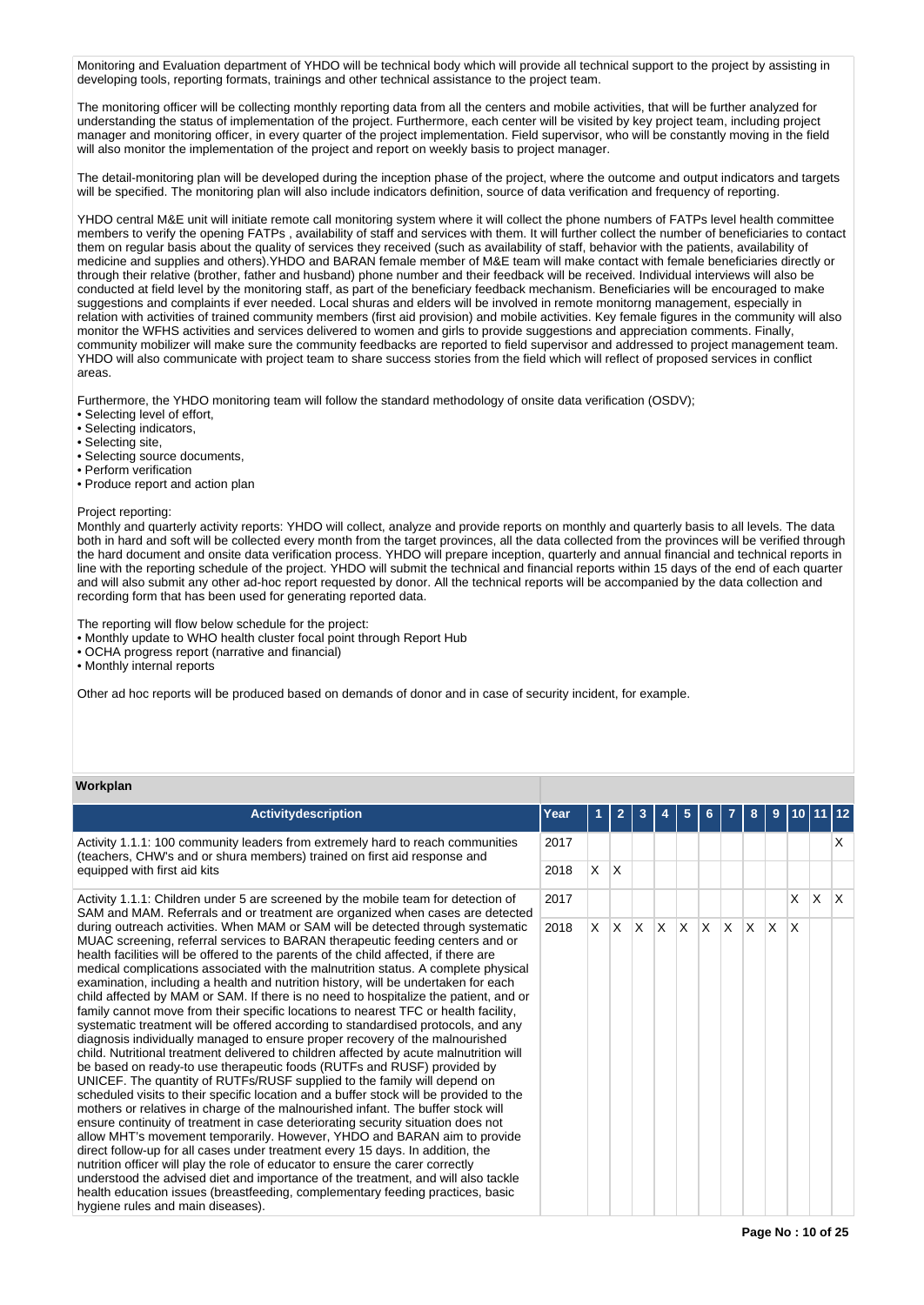| Activity 1.1.1: Psychosocial counsellors will provide counselling sessions and                                                                                                                                                                                                                                                                                                                                                                                                                                                                                                                                                                                                                                                                                                                                    | 2017 |    |              |                         |              |          |              |              |                |              | X                       | X.           | ΙX.          |
|-------------------------------------------------------------------------------------------------------------------------------------------------------------------------------------------------------------------------------------------------------------------------------------------------------------------------------------------------------------------------------------------------------------------------------------------------------------------------------------------------------------------------------------------------------------------------------------------------------------------------------------------------------------------------------------------------------------------------------------------------------------------------------------------------------------------|------|----|--------------|-------------------------|--------------|----------|--------------|--------------|----------------|--------------|-------------------------|--------------|--------------|
| awareness raising information within the mobile health teams as well as in the<br>integrated FATP centers established<br>Male counsellors will raise the awareness of local elders and have open dialogue<br>sessions with them at community level                                                                                                                                                                                                                                                                                                                                                                                                                                                                                                                                                                | 2018 | X  | $\mathsf{X}$ | $\mathsf{X}$            | <b>X</b>     | X        | X.           | $\mathsf{X}$ | X.             | <sup>X</sup> | $\overline{\mathsf{x}}$ |              |              |
| Activity 1.1.2: Establishment of 2 women friendly spaces where females and girls<br>can receive useful information to prevent and respond to protection violation                                                                                                                                                                                                                                                                                                                                                                                                                                                                                                                                                                                                                                                 | 2017 |    |              |                         |              |          |              |              |                |              | X                       | ΙX.          | $\mathsf{X}$ |
| concerns such as GBV and other forms of exploitation<br>Couselling session will be provided to the clients of the WFHS<br>Referrals and case management (including rape management).<br>The women Friendly Spaces will be established through support of local<br>community elders, initial discussion has been conducted during assessment with<br>the expected area elders and they are convinced and agreed regarding the women<br>friendly spaces. Further the counselors will be female and will be selected through<br>consultation with community elders. The staff for this WFS(Women friendly<br>Spaces) will be female nurse or midwife to screen the beneficiaries for nutrition<br>, vaccine and to refer to the nearby health facility.                                                              | 2018 | X. |              | $X$ $X$                 | X.           | <b>X</b> |              | $X$ $X$      | $\mathsf{X}^-$ | ΙX.          | $\times$                |              |              |
| Activity 1.1.2: Establishment of 5 integrated FATP centers providing efficient and<br>timely trauma care, psychosocial support to war wounded, physiotherapy sessions                                                                                                                                                                                                                                                                                                                                                                                                                                                                                                                                                                                                                                             | 2017 |    |              |                         |              |          |              |              |                |              | X                       | ΙX.          | $\mathsf{X}$ |
| to trauma patients as well as referrals through ambulances for patients in critical<br>condition in need of care to be received in higher level health facilities such as DH<br>and PH.<br>The beneficiaries for this indicators will include beneficiaries receiving services<br>through FATPs in target districts.                                                                                                                                                                                                                                                                                                                                                                                                                                                                                              | 2018 | X. | $\mathsf{X}$ | $\mathsf{X}$            | $\mathsf{X}$ | ΙX.      |              | $X$ $X$ $X$  |                | $\mathsf{X}$ | $\mathsf{X}$            |              |              |
| Activity 1.1.2: The nutrition officer present in each mobile health team managed by<br>BARAN provides information to mothers, pregnant and lactating women during                                                                                                                                                                                                                                                                                                                                                                                                                                                                                                                                                                                                                                                 |      |    |              |                         |              |          |              |              |                |              | $\times$                | $\mathsf{X}$ | $\mathsf{X}$ |
| outreach activities, in order to prevent malnutrition. Counselling, education session<br>and distribution of IEC material are performed to ensure the children's caretakers,<br>pregnant and lactating women correctly understand the importance of optimal<br>feeding practices, balance diet and micronutrient supplementation.                                                                                                                                                                                                                                                                                                                                                                                                                                                                                 |      | X. | $\mathsf{X}$ | $\mathsf{X}$            | <b>X</b>     | ΙX.      |              | $X$ $X$      | <b>X</b>       | ΙX.          | $\times$                |              |              |
| Activity 1.2.1: Establishment of 7 comprehensive mobile health teams in the 5<br>districts targeted                                                                                                                                                                                                                                                                                                                                                                                                                                                                                                                                                                                                                                                                                                               | 2017 |    |              |                         |              |          |              |              |                |              | X                       | X.           | $\mathsf{X}$ |
| Each mobile health team will be composed of: a nurse, a midwife, a psychosocial<br>counsellor, a nutrition officer and a driver<br>The nurse will provide basic health care and hygiene education messages to the<br>patients, the midwife will provide ANC and PNC services to the women, the<br>psychosocial counsellor (women) will detect and attend or reffer GBV and mental<br>health cases and perform community dialogues while the nutrition officer will<br>screen under 5 children to detect, treat and or reffer SAM and MAM cases to BPHS<br>facilities existing and having therapeutic feeding units. The driver will be<br>responsible to transport the team, to reffer critical patients and to discuss with the<br>community elders to ensure a basic security analysis during each field visit. | 2018 | X. | <b>X</b>     | $\mathsf{X} \mathsf{X}$ |              | <b>X</b> | $\mathsf{X}$ | ΙX.          | $\times$       | X            | X                       |              |              |

# **OTHER INFO**

## **Accountability to Affected Populations**

Needs assessment were conducted in collaboration with BARAN field team, who has excellent access and network in the communities targeted. Consultations were done with elders and provincial authorities to determine and agree on activities to be proposed. Letter of support from PHD is attached to this proposal. YHDO has developped a beneficiary feedback mechanism that gives opportunity to clients of services to express their level of satisfaction and to report complaints or suggestions if any. On a regular basis, beneficiairies will be contacted by monitoring officer and telephonic interview will be conducted. A community mobilizer will be hired and will be the link between project team and beneficiaries. In Kandahar, due to complex security and cultural context prevailing, involvement of shura members as well as local authority is crucial to guarantee access and acceptance. Therefore, all activities implemented need to be discussed and agreed with local leaders, especially in areas that are not under control of afghan governement. BARAN has extended network in all provinces targeted, as well as YHDO team based in Kandahar. These network are the pillar to access hard to reach areas of Kandahar selected for this project. YHDO and BARAN will make all possible efforts to involve and maintain communities engaged in the project implementation. Health shuras as well as local elders will have regular meetings with project team and their suggestions will be recorded and taken into consideration.

Do no harm is key principle to intervene in conflict zones. Therefore, the proposal includes services in territories controlled by different parties to the conflict, in order to maintain impartiality and neutrality. A careful analysis of the micro context of conflict and the aid programme was conducted along with BARAN team, examining how aid can interact positively with the conflict dynamic existing. YHDO and BARAN also carefully reflect on staff conduct and organisational policies so implicit ethical messages are sent to communities. YHDO plans to induce all staff in relation with humanitarian principles, including the do no harm principle. Risk analysis in relation to services provided for beneficiaries was conducted and mitigating measures are proposed such as: mahram policy for female staff in mobile settings, proper lightening system close to all facilities (solar panels), adaptation of key messages to conservative islamic culture (GBV in particular), as well as constant security context monitoring effectuated by the field supervisor.

#### **Implementation Plan**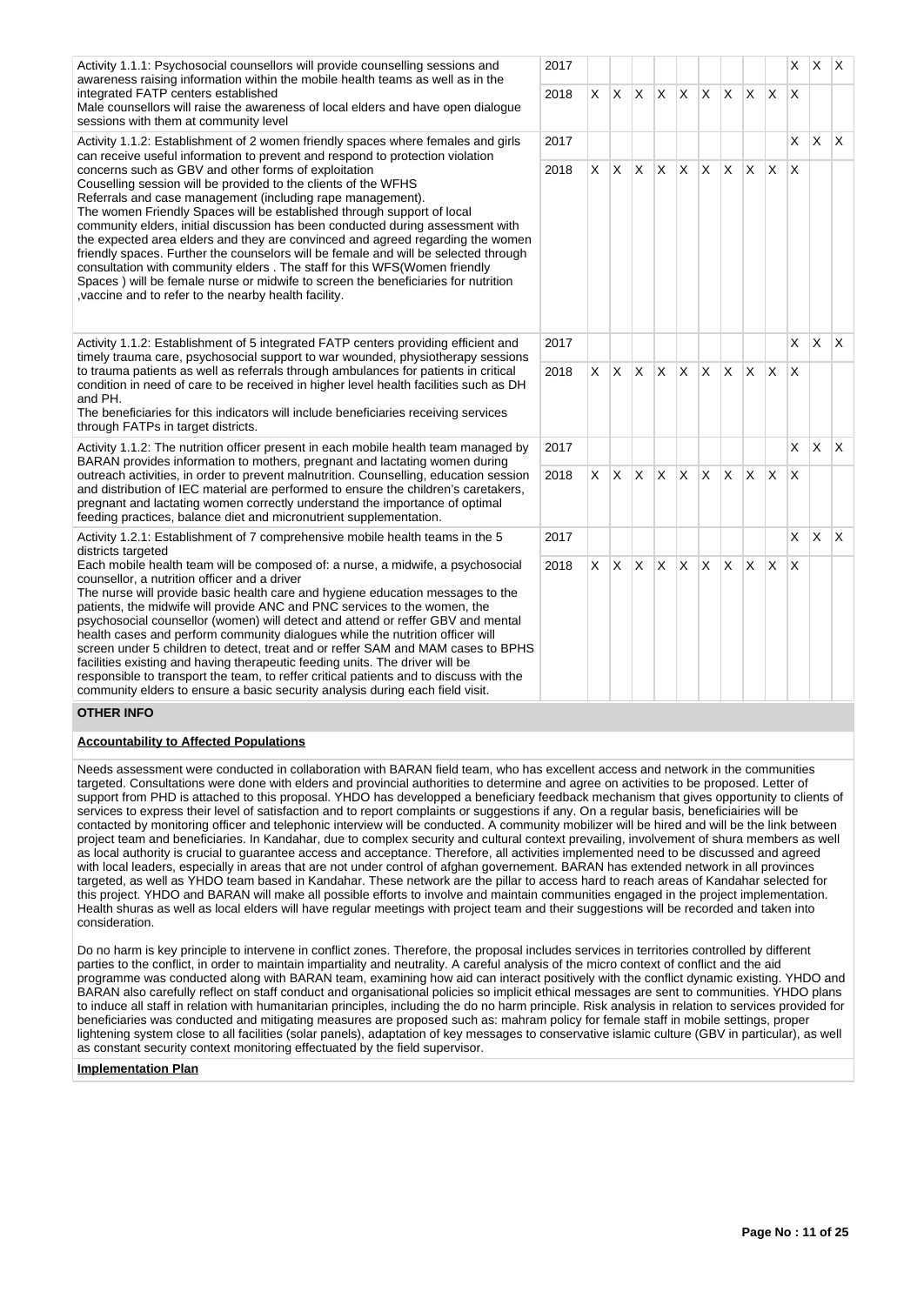Mobile health teams and ambulances will be fully managed by BARAN as a sub implementing partner who has strong network in Kandahar and good access in all districts targeted. The complete design of this proposal was done in collaboration with BARAN teams and field assessments were also conducted through BARAN existing field staffs. YHDO will be in charge of procurement and overall management, while BARAN will be in charge of monitoring and recruitment of mobile teams. YHDO will be fully responsible of all FATP centers as well as WFHS located in Maywand and Shawalikot. The expertise of YHDO in protection, GBV management and FATP implementation is being combined to extended access of BARAN within hard to reach areas targeted and to existing operations of BARAN (BPHS and nutrition projects), to maximize positive outcomes on targeted populations.

The project concept was coordinated with local elders and sanitary provincial authority (PHD). ICRC was consulted in relation with service provided in Kandahar regional hospital where patients in critical condition will be reffered from the FATP centers to be established. ICRC will also take in charge patients in need of specialized rehabilitative care. Awareness and participation of community members will be inreased through community dialogues as well as activties held in the villages and areas targeted. The community mobilizer will be the pillar of coordination between YHDO, BARAN and beneficiaries. The community mobilizer will play an important role in linking the project with the communities and make sure these communities develop a sense of ownership and can participate in the implementation and monitoring. 2 meetings by district will be orgaized on monthly basis and minutes of these community leaders gathering will be produced and shared with relevant project staff for follow-up.

The fact that YHDO will work closely with the BPHS implementer will ensure sustainability and capacity building of BARAN team in relation with protection and trauma care in particular. On the other hand, BARAN will faciliate access in hard to reach areas where YHDO does not have presence at the moment.

### **Coordination with other Organizations in project area**

| Name of the organization            | Areas/activities of collaboration and rationale                                                                                                                                                                                                                                                                                 |
|-------------------------------------|---------------------------------------------------------------------------------------------------------------------------------------------------------------------------------------------------------------------------------------------------------------------------------------------------------------------------------|
| <b>BARAN</b>                        | BARAN is the BPHS implementer in Kandahar province since 2015.<br>YHDO already implement a CHF funded project (under WHO<br>partnership) that integrates 2 FATP centers in BARAN's health<br>facilities. MoU is signed and complementarity between the 2<br>organizations is ideal for implementation of multisectoral project. |
| Save the Children                   | Save the children operates a standalone FATP in Zhari. The area<br>targeted by YHDO project is not the same but the 2 organizations will<br>share information on regular basis and make sure to avoid<br>duplication.                                                                                                           |
| PHD in Kandahar province            | Patients will be referred to regional hospital, endorsement letter has<br>already received from PHD Kandahar.                                                                                                                                                                                                                   |
| UN agencies (WHO, UNICEF and UNFPA) | YHDO will coordinate activities at the start of project with relevant UN<br>agencies particularly UNICEF and UNFPA to get their support and<br>technical quidance on protection and nutrition related activities                                                                                                                |
| Southern protection cluster         | YHDO and BARAN will coordinate activities with protection cluster<br>coordinator in Kandahar province.                                                                                                                                                                                                                          |

## **Environment Marker Of The Project**

A+: Neutral Impact on environment with mitigation or enhancement

#### **Gender Marker Of The Project**

2a-The project is designed to contribute significantly to gender equality

#### **Justify Chosen Gender Marker Code**

YHDO has considered the specific needs of women in girls in Kandahar province and particularities of approaches to be adopted in a culturally sensitive context. Female staff will be encouraged to get onboard with an incentive allowing them to have their male guardian nearby during duty (mahram incentive policy). Priority will also be given to couples in order to support married qualified female to have better employment opportunities in a very conservative context. Women friendly health spaces are designed and proposed to answer the specific needs of women and girls affected by the conflict in the most insecure districts (Shawalikot and Maywand). It is estimated that of the total 67 staff involved in the project 37 staff will be female.

GBV expertise of YHDO will significantly contribute to integrate gender dimension in all spheres of the project. Privacy is highly considered and partitions will be provided to maintain an acceptable level of confidentility during consultations. Transport of male guardians will be facilitated for female patients in need of ambulance assistance. The majority of beneficiries targeted by the project are females and girls due to the nature of their needs, especially in relation with basic health services, nutrition and protection. YHDO will make sure male and female staff are treated and paid equally. Advocacy, awareness-raising, trainings and capacity building project activities effectively integrate gender dimensions. Patients and clients will be encouraged to register in their own name, wheter they are males or females. Complaint mechanism will ensure that allegations of any form of abuse are investigated neutrally. YHDO will also pay specific attention to women, boys and girls that might be victims of sexual abuses and included rape management training and response in the proposal. YHDO has specific and extended expertise in relation with GBV, including with children victims of Bacha Bazi practice. All psychosocial counsellors as well as nurses will be prepared to provide efficient response and to reffer such cases if they come accross in Kandahar, which is expected. Rape management kits will be prepositioned in all FATP centers and staff trained for proper use. Vulnerabilities such as being part of a minority or being disable or old have been taken into consideration with provision of services for nomadic population, who usually don't access regularly fixed health facilities. The temporal locations of nomadic tribes have been integrated into the list of vicinities to be visited by the mobile health teams. Elders and disabled patients will benefit of FATP centers equipped with access ramps, that are budgeted in rehabilitation plans. Transport will be provided to vulnerable elders and disabled patients via ambulances, in order to improve their equal access to needed care and services. The community mobilizer will also take into consideration female key figure (wakil's wives for example) opinions and feedback in relation to the project and their suggestions will be addressed to key staff and actions will be taken when possible and needed.

### **Protection Mainstreaming**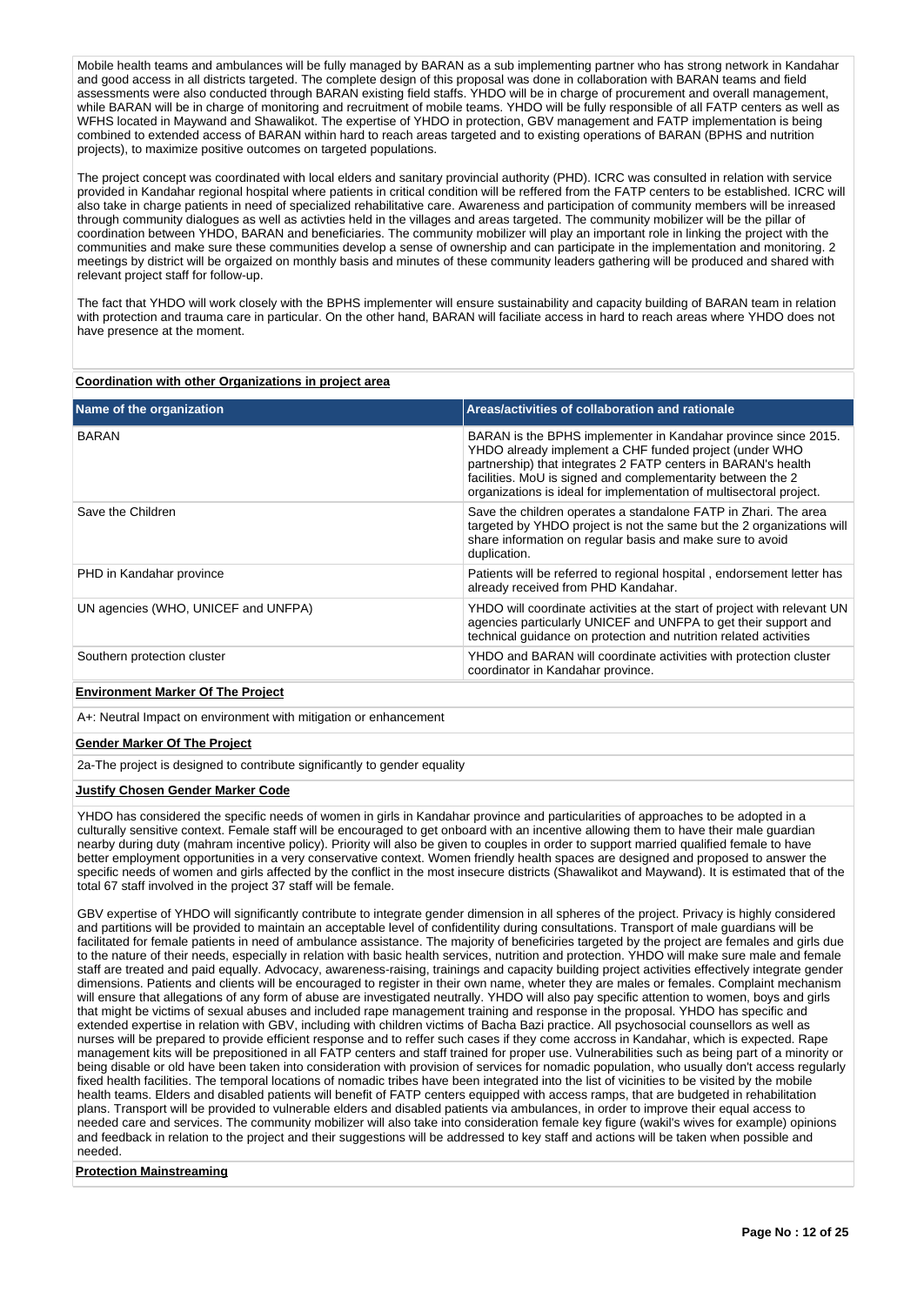YHDO has considered the micro level context for this proposal elaboration. Meeting was conducted with local elders to get their approval for WFHS establishment as such activities in Kandahar need to be supported by the community itself. Mahram policy for female staff, proper lightening system close to all facilities (solar panels), adaptation of key messages to local islamic culture (GBV in particular), as well as constant security context monitoring effectuated by the field supervisor in charge of security aspects are mitigation measures taken to reduce risks for beneficiairies and project staff. YHDO is also proposing balanced activities in both governmental control areas and insurgency controlled areas, in order to enhace impartiality of aid delivery in hard to reach areas where the services are inequally distributed at the moment. This is increase the acceptance and reduce the risk of agression on staff for example. All project staff will have induction about humanitarian principles, including the do no harm principle, to increase their awareness about behaviours and attitudes that are not suitable towards beneficiairies and vulnerable population. The beneficiary feedback mechanism effectuted by the monitoring staff will allow client's of service points to share their suggestions and complains if any. YHDO and BARAN will make sure these mechanisms are acknowledge and used by the community and beneficiaries. YHDO will ensure that elders and disabled can access the health facilities and will construct ramps where needed. Particular attention will be paid to confidentiality of medical information and filing system will be locked and access reserved to specific responsible staff. In the FATP centers, partitions will be provided to ensure confidentiality of the consultations and the mobile teams will conduct their activities in community centers where enough rooms are available to ensure safety and confidentiality during consultations, whenever possible. YHDO will train all counsellors to ensure their capacity to detect human rights violation and respond to it adequately. Finally, community will be constantly consulted and involved in project implementation and monitring, especially though local shuras and elders of the communities targeted. Community mobilizer will ensure that communities are encouraged to claim their rights and to monitor the project implementation as a third party. YHDO and BARAN teams will remain flexible in insecure locations and might consider punctual changes in mobile activities locations as well as punctual suspension of non life-saving activities when the security situation would expose beneficiaries and staff to high risk. Maywand and Shawalikot contexts will be monitored very closely as ground offensives are regular and not limited to fixed locations.

Furthermore, YHDO will ensure to comply with Humanitarian Charter and Minimum Standards in Humanitarian Response principle of protection which include 1) The services provided to target population will not further expose people to physical hazards, violence or other rights abuse 2) Assistance and protection efforts do not undermine the affected population's capacity for self-protection.3) The sensitive information will be managed and maintained that does not jeopardize the security of the informants or those who may be identifiable from the information.

To comply with protection humanitarian principals, YHDO will apply below main approaches 1) Consultation with local community leader from start of the project activities 2) The GBV issues will be considered through context appropriate strategies particularly focus on women rights in Islam, and always consultation with religious leaders 3) All the information collected will be securely maintained in the centers, and no personal information will be maintained in the center.

### **Country Specific Information**

#### **Safety and Security**

Shawalikot is the most insecure district in which YHDO and BARAN already operate and plan to extend activities. However, BARAN is having extended knowledge and network in this district, which will facilitate access and proper mitigation measures in case of active fighting in service delivery locations. Some areas of this district are not reachable such as cluster 13, an area controlled by a branch of the insurgency who does not accept any EPI activity for example. Maywand is the second most insecure districts targeted, where ground offensive are common. However, the sites selected for implementation of all activities are safe enough to operate and YHDO as adapted project design to ground realities. Nevertheless, it is probable that security incidents as well as context deterioration will affect, in a puntual manner, activities in Maywand and Shawalikot. For example, ambulances cannot move safely after 3pm in Maywand, Khakrez and Shawalikot districts and nights referrals are therefore generally excluded. YHDO mobile teams will plan their movements based on security context and will remain flexible and adaptative.

Arghistan district is also insecure and context needs to be monitored closely. Locations selected to implement the activities are safe enough for both beneficiaries and staff but constant analysis is needed. The 2 other districts are safer, but since a few months the situation tends to deteriorate and particular attention to security incident trends will be paid by field supervisor in charge of security monitoring at mission level. On the other hand, priority will be given to staff from the areas selected in order not to expose strangers to unfamilar environment in which they would be vulnerable. Movement follow-up of mobile teams will be strictly conducted in order to react in case of any threat or incident on the road. Same mechanism will be applied with the ambulances transferring patients to the provincial hospital. In Maywand and Shawalikot extra guards are considered in the FATP's as these locations are insecure and require more vigilence and capacity to contain crowd (relatives of injured or armed elements). The no weapon policy will be applied strictly and communicated to the community leaders, officials, local police as well as general population. Everyday, before mobile teams movement to the field, community elders will be contacted to enquire on the prevailing security situation. A logbook of security incidents will be compiled at project level and trends will be analyzed by YHDO management team in order to detect any deterioration in the context. The technical manager will provide support to the team in relation with security management tools and policies to be used and applied.

YHDO will ensure to comply with Humanitarian Charter and Minimum Standards in Humanitarian Response principle of protection to take steps to avoid or minimize any adverse effects of the intervention, in particular the risk of exposing people to increased danger or abuse of their rights, and will comply with principles of humanity, neutrality and impartiality during provision of trauma care services in target districts of the project. To comply with protection humanitarian principals, YHDO will apply below main approaches 1) Consultation with local community leader from start of the project activities 2) The GBV issues will be considered through context appropriate strategies particularly focus on women rights in Islam, and always consultation with religious leaders 3) All the information collected will be securely maintained in the centers, and no personal information will be maintained in the center.

#### **Access**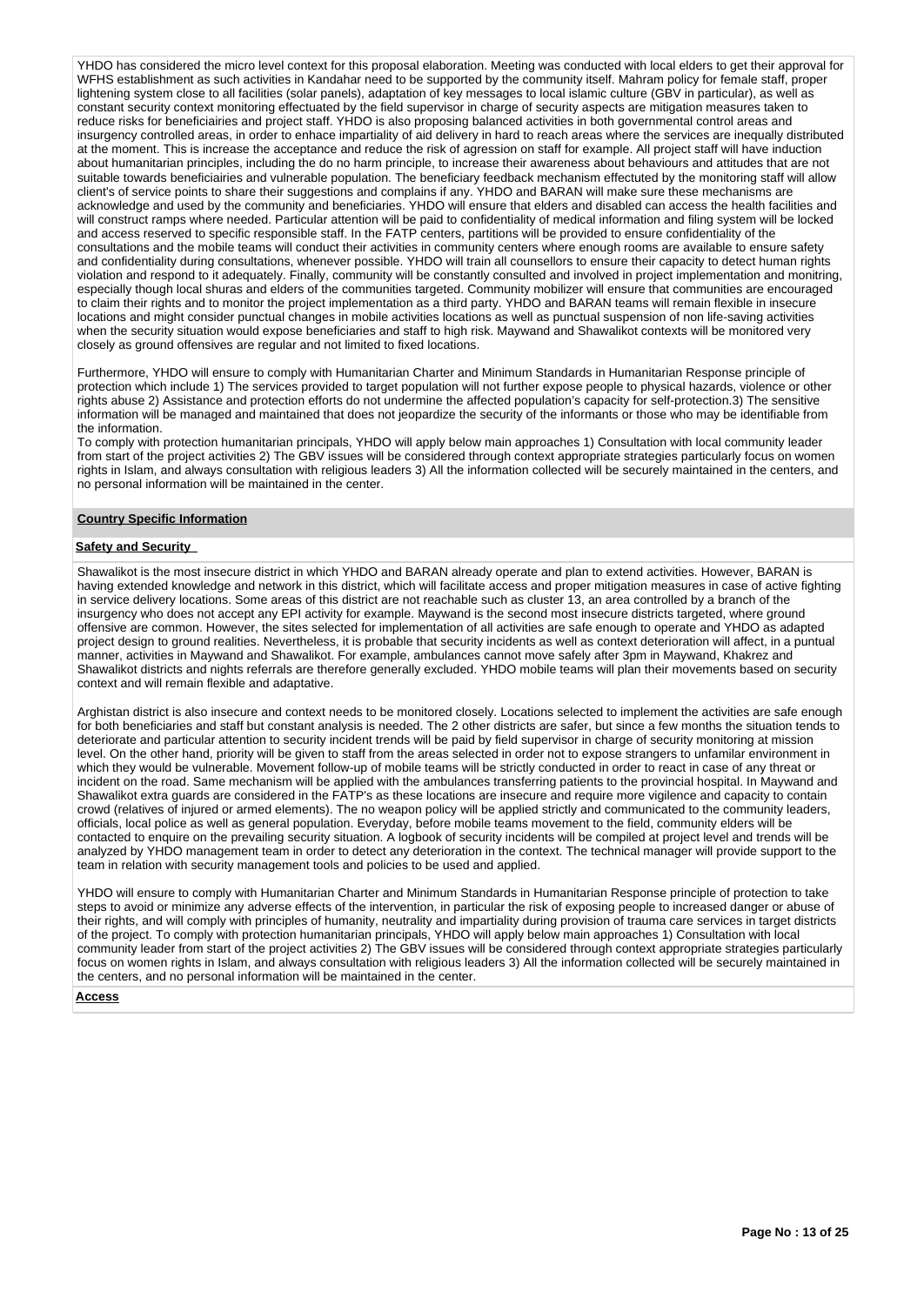YHDO and BARAN are already present in Kandahar province with different projects in the 5 districts targeted. BARAN being BPHS implementer in Kandahar and having a massive work force of more than 700 workers issued from the communities of all districts targeted, access will be enabled in hard to reach locations, through existing networks, relations with elders, community leaders and local authorities. Consultations with local leaders was done during conception of the project and therefore, access is granted in all locations targeted and visited during the assessment including areas not controlled by afghan government where dire needs exist. Remote control arrangements were considered such as training of community health workers and leaders in first aid response. This modality will enable service delivery to injured patients that are out of reach due to security constraints in the locality where they live and inexistence of health facilities. Communities will be involved and listen to during the whole project cycle and therefore, their sense of ownership will improve acceptance towards project activities.

The GBV support will include psychosocial counseling, awareness raising and capacity building of local health care providers including CHWs on GBV and to minimize the sensitivity related to GBV services, the interventions will be started in close consultation with local community leaders, the staff will be selected from local community and female staff will be involved in the provision of GBV related services. Furthermore, the approach will be address GBV issues through public health approach through provision of psychosocial counseling and other mental health services. Furthermore, religious aspects as women rights in Islam will be added in the awareness raising session, which will enhance acceptance within local communities.

Constant monitoring of the context will be done on a daily basis and the teams will have flexibility to reorientate their activities if access is temporarily suspended due to active fighting. The sites selected for mobile activities are judged as safe enough to grant regular access to the team and not to over expose the beneficiaries to threats linked to the conflict. However, the current stable situation in these areas cannot be taken for granted and changes will be monitored and analyzed if any deterioration would occur. It is probable that YHDO and BARAN will have to bring modifications to their initial plans throughout the life cycle of the project. However, this should not affect the target achievement as dire needs exist in the 5 districts selected. Staff selection will play a key role in relation with safe and steady access to project sites. As mentioned before, BARAN is already covering part of the province with BPHS services and has excellent relations with local populations, including in insecure districts. YHDO will benefit from BARAN ombrella as it is already the case in Maywand and Shawalikot through CHF first allocation funded project. The delivery of services in areas that were previously isolated from emergency reliefs will increase acceptance of local populations. Medical activities are most welcome, especially as proposed activities are generally emergency life-saving oriented. Finally, the community mobilizer will pay particular attention to the hardest to reach areas and will focus on strenghtening relations with local leaders and elders during his duty. To be noted that there is no weather or road related constraints in the areas targeted. The major constraint taken into consideration during project design is security.

# **BUDGET**

| Code | <b>Budget Line Description</b>                                                                                                                                                                                                                                                                                                                                                                                                                               |   | D / S   Quantity | <b>Unit</b><br>cost       | <b>Duration</b><br>Recurran charged | $\frac{9}{6}$ | <b>Total Cost</b> |
|------|--------------------------------------------------------------------------------------------------------------------------------------------------------------------------------------------------------------------------------------------------------------------------------------------------------------------------------------------------------------------------------------------------------------------------------------------------------------|---|------------------|---------------------------|-------------------------------------|---------------|-------------------|
|      |                                                                                                                                                                                                                                                                                                                                                                                                                                                              |   |                  |                           | <b>ce</b>                           | to CHF        |                   |
|      | 1. Staff and Other Personnel Costs                                                                                                                                                                                                                                                                                                                                                                                                                           |   |                  |                           |                                     |               |                   |
| 1.1  | Project Manager                                                                                                                                                                                                                                                                                                                                                                                                                                              | D | 1 <sup>1</sup>   | 1,500<br>.00.             | 12                                  | 100.00        | 18,000.00         |
|      | The project manager plans and oversee the global implementation of the project. This employee will be based 70% of his time in<br>YHDO's Kandahar office with regular field trips into districts. Salary offered considers the security risks existing in the hard to<br>reach districts targeted.                                                                                                                                                           |   |                  |                           |                                     |               |                   |
| 1.2  | <b>Technical Manager</b>                                                                                                                                                                                                                                                                                                                                                                                                                                     | S |                  | $1 \ 2,500$<br>.00        | 12                                  | 30.00         | 9,000.00          |
|      | Supervise the project manager, report to donors in Kabul and provide strategic guidance to management team. Based in Kabul<br>with few field visits planned during project cycle (2).                                                                                                                                                                                                                                                                        |   |                  |                           |                                     |               |                   |
| 1.3  | Finance and admin officer                                                                                                                                                                                                                                                                                                                                                                                                                                    | D |                  | 1   800.0<br>$\Omega$     | 12                                  | 100.00        | 9,600.00          |
|      | Supervise all financial aspects of the project and make sure transactions are effectuated in respect of guidelines and procedures<br>approved by the donor. Visits the field sites on regular basis to train project team on administrative related procedures. Two<br>admin and HR officers will be recruited for the project. One of them will be responsible to supervise BARAN team in relation with<br>all financial aspects, included in BARAN budget. |   |                  |                           |                                     |               |                   |
| 1.4  | Monitoring officer                                                                                                                                                                                                                                                                                                                                                                                                                                           | D |                  | 1   800.0<br><sup>n</sup> | 11                                  | 100.00        | 8,800.00          |
|      | Monitor and evaluate the project implementation. 50% of their time is spent in the field, during monitoring visits. The rest of their<br>time is used to design tools and reporting formats and to write reports in office. One of the monitoring officer will supervise mainly<br>BARAN activities and report to YHDO. See BARAN budget.                                                                                                                    |   |                  |                           |                                     |               |                   |
| 1.5  | Logistic officer                                                                                                                                                                                                                                                                                                                                                                                                                                             | S | 1 <sup>1</sup>   | 800.0<br>$\Omega$         | 11                                  | 40.00         | 3,520.00          |
|      | Supervise procurement process and ensure that procurement is done in compliance with YHDO and donors procedures and<br>guidelines. Responsible for the inventories.                                                                                                                                                                                                                                                                                          |   |                  |                           |                                     |               |                   |
| 1.6  | <b>FATP</b> nurses                                                                                                                                                                                                                                                                                                                                                                                                                                           | D | 10 <sup>1</sup>  | 400.0<br>$\Omega$         | 11                                  | 100.00        | 44,000.00         |
|      | 2 nurses per FATP center with basic salary of 400 USD per month.                                                                                                                                                                                                                                                                                                                                                                                             |   |                  |                           |                                     |               |                   |
| 1.7  | Psychosocial counsellors for FATP centers                                                                                                                                                                                                                                                                                                                                                                                                                    | D |                  | 5 350.0<br><sup>0</sup>   | 11                                  | 100.00        | 19,250.00         |
|      | 1 psychosocial counsellor per FATP center, to support trauma patients and debrief them after injuries                                                                                                                                                                                                                                                                                                                                                        |   |                  |                           |                                     |               |                   |
| 1.8  | Women friendly spaces managers                                                                                                                                                                                                                                                                                                                                                                                                                               | D |                  | 2 400.0<br>$\Omega$       | 11                                  | 100.00        | 8,800.00          |
|      | 1 manager per center, oversee the staff and implent activties as per work plan agreed with the project manager                                                                                                                                                                                                                                                                                                                                               |   |                  |                           |                                     |               |                   |
| 1.9  | Women friendly spaces counsellors                                                                                                                                                                                                                                                                                                                                                                                                                            | D | 2 <sup>1</sup>   | 350.0<br>0                | 11                                  | 100.00        | 7,700.00          |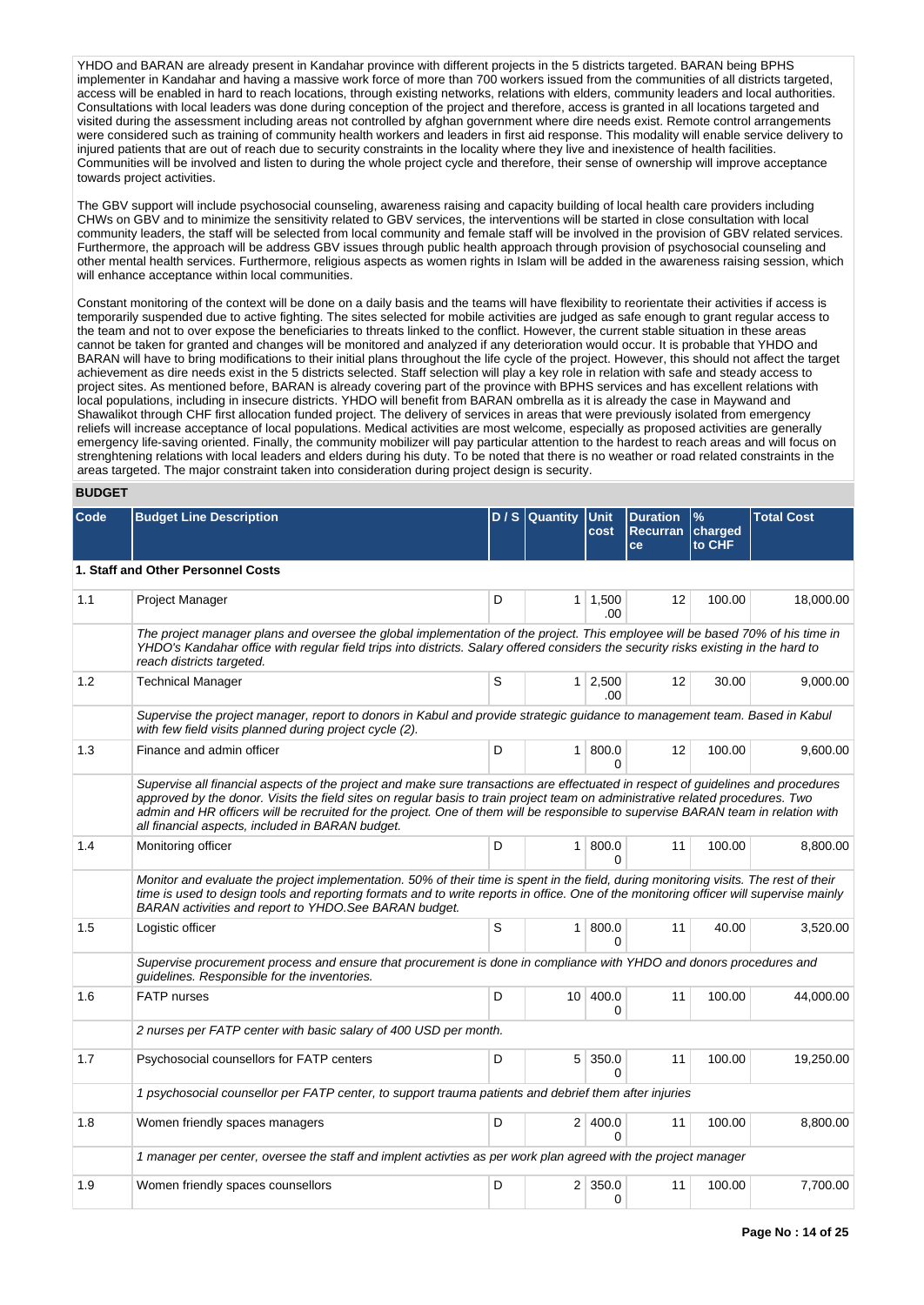|      | 1 counsellor per center, female. Responsible to provide awareness rainsing information to the female visiting the center and to<br>support GBV cases detected (counseling and referrals).                                                                                                                                                                                                                                                                                                                                                             |   |      |                       |              |        |            |
|------|-------------------------------------------------------------------------------------------------------------------------------------------------------------------------------------------------------------------------------------------------------------------------------------------------------------------------------------------------------------------------------------------------------------------------------------------------------------------------------------------------------------------------------------------------------|---|------|-----------------------|--------------|--------|------------|
| 1.10 | FATP guards and cleaners                                                                                                                                                                                                                                                                                                                                                                                                                                                                                                                              | D |      | 7 250.0<br>0          | 11           | 100.00 | 19,250.00  |
|      | The guards are responsible to maintain an acceptable level of safety in the permises and to control visitors and crowd. The guard<br>also maintain the local clean. The salary in the FATP centers is slightly higher compared to the salary offered in WFHS, as per<br>level of risk and exposure to stress. 2 guards per centers are needed in Maywand and Shawalikot districts due to volatile security<br>situation and potential difficulty to contain crowd and relatives when there is mass casuality and severe injuries related to conflict. |   |      |                       |              |        |            |
| 1.11 | Women friendly spaces guards and cleaners                                                                                                                                                                                                                                                                                                                                                                                                                                                                                                             | D |      | 4 250.0<br>0          | 11           | 100.00 | 11,000.00  |
|      | The guard is responsible to maintain an acceptable level of safety in the permises and to control visitors and crowd. The guard<br>also maintain the local clean.                                                                                                                                                                                                                                                                                                                                                                                     |   |      |                       |              |        |            |
| 1.12 | Protection master trainer                                                                                                                                                                                                                                                                                                                                                                                                                                                                                                                             | D |      | 1   800.0<br>$\Omega$ | 3            | 100.00 | 2,400.00   |
|      | This employee will be in charge of trainings and on job orientation for staff involved in GBV and PSS activities. A 3 months<br>contract will be signed with this ressource, in order to train and supervise protection related staff during the first period of the<br>project implementation.                                                                                                                                                                                                                                                       |   |      |                       |              |        |            |
| 1.13 | Community mobilizer                                                                                                                                                                                                                                                                                                                                                                                                                                                                                                                                   | D |      | 1   500.0<br>$\Omega$ | 11           | 50.00  | 2,750.00   |
|      | Mobile employee visiting all communities related to project activities and raising awareness of male leaders in relation with<br>protection needs of conflict affected populations. Takes into consideration community ideas, proposals and complaints and report<br>to field supervisor. Part time employee, visiting twice every district per month.                                                                                                                                                                                                |   |      |                       |              |        |            |
|      | <b>Section Total</b>                                                                                                                                                                                                                                                                                                                                                                                                                                                                                                                                  |   |      |                       |              |        | 164,070.00 |
|      | 2. Supplies, Commodities, Materials                                                                                                                                                                                                                                                                                                                                                                                                                                                                                                                   |   |      |                       |              |        |            |
| 2.1  | Material to open FATP centers                                                                                                                                                                                                                                                                                                                                                                                                                                                                                                                         | D |      | $5 \mid 2,946$<br>.00 | 1            | 100.00 | 14,730.00  |
|      | Basic material needed to equip the trauma center. List attached BOQ                                                                                                                                                                                                                                                                                                                                                                                                                                                                                   |   |      |                       |              |        |            |
| 2.2  | Drug supplies for FATP centers                                                                                                                                                                                                                                                                                                                                                                                                                                                                                                                        | D |      | $5 \mid 2,508$<br>.00 | 11           | 100.00 | 137,940.00 |
|      | Monthly average drug supplies needed for the trauma centers, list attached BOQ.                                                                                                                                                                                                                                                                                                                                                                                                                                                                       |   |      |                       |              |        |            |
| 2.3  | Setup of women friendly health spaces                                                                                                                                                                                                                                                                                                                                                                                                                                                                                                                 | D |      | $2 \mid 1,149$<br>.00 | 1            | 100.00 | 2,298.00   |
|      | Basic material needed to equip female friendly spaces. List attached BOQ.                                                                                                                                                                                                                                                                                                                                                                                                                                                                             |   |      |                       |              |        |            |
| 2.4  | IEC material for women friendly spaces                                                                                                                                                                                                                                                                                                                                                                                                                                                                                                                | D | 5000 | 0.15                  | $\mathbf{1}$ | 100.00 | 750.00     |
|      | Printing of 5000 pieces of women rights, as well as other GBV awareness messages adapted to context. Each piece will cost 0.15<br>USD.                                                                                                                                                                                                                                                                                                                                                                                                                |   |      |                       |              |        |            |
| 2.5  | Banners and signs for FATP centers and WFHS                                                                                                                                                                                                                                                                                                                                                                                                                                                                                                           | D |      | 7   80.00             | 1            | 100.00 | 560.00     |
|      | 7 metallic banners to be used to identify the centers, each banner will cost 80 USD                                                                                                                                                                                                                                                                                                                                                                                                                                                                   |   |      |                       |              |        |            |
| 2.6  | Cleaning supplies                                                                                                                                                                                                                                                                                                                                                                                                                                                                                                                                     | D |      | $7 \mid 30.00$        | 11           | 100.00 | 2,310.00   |
|      | Cleaning materials to be used in all centers (FATP's and women friendly spaces). An average of 210 USD is calculated per<br>month for the 7 service points, which represents 30 USD per center per month.                                                                                                                                                                                                                                                                                                                                             |   |      |                       |              |        |            |
| 2.7  | Dignity kits                                                                                                                                                                                                                                                                                                                                                                                                                                                                                                                                          | D |      | 1707 21.00            | 1            | 100.00 | 35,847.00  |
|      | 1707 kits will be distributed to GBV cases identified.                                                                                                                                                                                                                                                                                                                                                                                                                                                                                                |   |      |                       |              |        |            |
| 2.8  | Supplies and utilities                                                                                                                                                                                                                                                                                                                                                                                                                                                                                                                                | D |      | 9   40.00             | 11           | 100.00 | 3,960.00   |
|      | An estimated amount of 40 USD is monthly allocated for offices supplies for all centers that includes: stationaries, sugar, tea and<br>other minor items. 7 centers cost included in BARAN budget see BARAN budget.                                                                                                                                                                                                                                                                                                                                   |   |      |                       |              |        |            |
| 2.9  | Community dialogue refreshments                                                                                                                                                                                                                                                                                                                                                                                                                                                                                                                       | D |      | 10 20.00              | 11           | 100.00 | 2,200.00   |
|      | Refreshments will be provided during community dialogue organized by the community mobilizer including: tea, biscuits, water,<br>juice and sugar. An average of 20 USD per month will be spent in the dialogue sessions held in the villages targeted by the<br>project. BoQ attached.                                                                                                                                                                                                                                                                |   |      |                       |              |        |            |
| 2.10 | Training of health care providers and project staff on GBV case   D<br>management                                                                                                                                                                                                                                                                                                                                                                                                                                                                     |   |      | $1 \mid 7,540$<br>.00 | 1            | 100.00 | 7,540.00   |
|      | 3 days training for midwifes and counsellors performed in Kandahar by master trainer contracted.                                                                                                                                                                                                                                                                                                                                                                                                                                                      |   |      |                       |              |        |            |
| 2.11 | First aid kits                                                                                                                                                                                                                                                                                                                                                                                                                                                                                                                                        | D |      | 100 63.00             | $\mathbf{1}$ | 100.00 | 6,300.00   |
|      | Material to be distributed on punctual basis to community health workers that will be trained in first aid response in remote<br>locations where medical facilities does not exist and where insecurity prevails. See attached BOQ sheet 2.15.                                                                                                                                                                                                                                                                                                        |   |      |                       |              |        |            |
| 2.12 | FATP nurses training on trauma care and basic physiotherapy                                                                                                                                                                                                                                                                                                                                                                                                                                                                                           | D |      | 1 10,54<br>0.00       | 1            | 100.00 | 10,540.00  |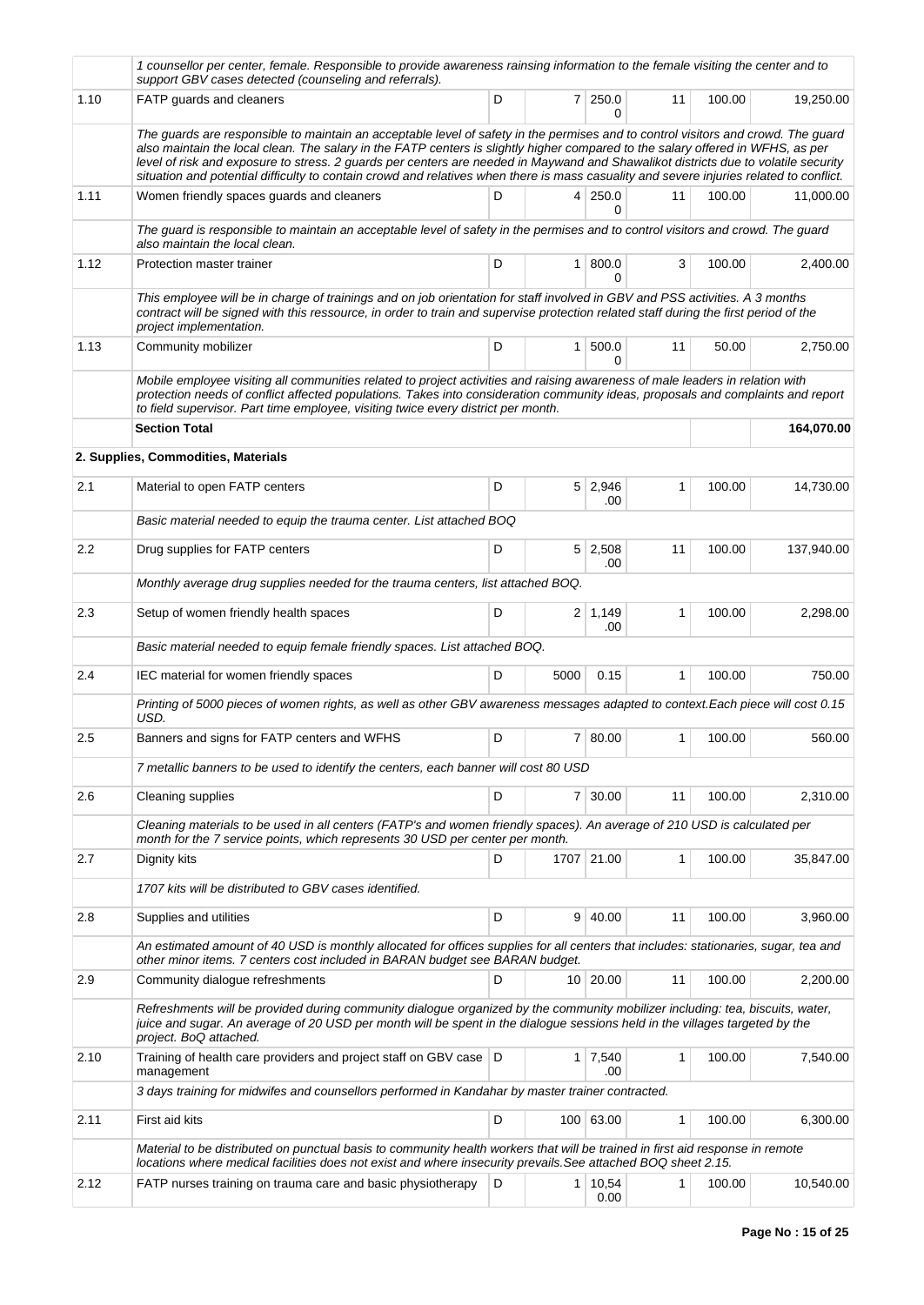|              | 10 days training for FATP nurses                                                                                                                                                                                                                                                             |   |                |                            |    |        |            |
|--------------|----------------------------------------------------------------------------------------------------------------------------------------------------------------------------------------------------------------------------------------------------------------------------------------------|---|----------------|----------------------------|----|--------|------------|
| 2.13         | FATP and women friendly spaces supplies                                                                                                                                                                                                                                                      | D |                | 7 70.00                    | 11 | 100.00 | 5,390.00   |
|              | An estimated amount of 70 USD is allocated for offices supplies that inlcludes: stationaries, sugar, tea and other minor items.<br><b>BoQ Attached</b>                                                                                                                                       |   |                |                            |    |        |            |
| 2.14         | Winterization supplies                                                                                                                                                                                                                                                                       | D |                | $5 \mid 118.0$<br>0        | 2  | 100.00 | 1,180.00   |
|              | Wood for heating systems installed in offices and centers will be purchased. An average of 118 USD per month per center and<br>office for 2 months is calculated. BoQ attached. 4 centers budget included in BARAN budget see BARAN budget.                                                  |   |                |                            |    |        |            |
| 2.15         | <b>CHWs training</b>                                                                                                                                                                                                                                                                         | D |                | 100 163.0<br>0             | 1  | 100.00 | 16,300.00  |
|              | 100 CHWs will be trained for duration of three days.                                                                                                                                                                                                                                         |   |                |                            |    |        |            |
| 2.16         | Rehabilitation and set up of access ramp for person with<br>disability                                                                                                                                                                                                                       | D |                | 7 572.0<br>0               | 1  | 100.00 | 4,004.00   |
|              | Access ramp for person with disability will be set up in each FATP (5) and also WFHS (2). BOQ is attached.                                                                                                                                                                                   |   |                |                            |    |        |            |
|              | <b>Section Total</b>                                                                                                                                                                                                                                                                         |   |                |                            |    |        | 251,849.00 |
| 3. Equipment |                                                                                                                                                                                                                                                                                              |   |                |                            |    |        |            |
| 3.1          | Laptop computers                                                                                                                                                                                                                                                                             | S | $\mathbf{1}$   | 950.0<br><sup>0</sup>      | 1  | 100.00 | 950.00     |
|              | One laptop computer for the project manager and one for the field supervisor. One laptop computers cost included in BARAN<br>budget see BARAN budget.                                                                                                                                        |   |                |                            |    |        |            |
| 3.2          | Printer                                                                                                                                                                                                                                                                                      | S | $\mathbf{1}$   | 300.0<br>0                 | 1  | 100.00 | 300.00     |
|              | One printer will be purchased for the project team.                                                                                                                                                                                                                                          |   |                |                            |    |        |            |
| 3.3          | Rehabilitation of the CHC's for integration of FATP centers                                                                                                                                                                                                                                  | S | 5 <sup>1</sup> | 405.0<br>0                 | 1  | 100.00 | 2,025.00   |
|              | An estimated amount of 405USD is budgeted to rehabilitate the dressing rooms in which FATP are integrated. BoQ attached                                                                                                                                                                      |   |                |                            |    |        |            |
| 3.4          | Solar panels for the FATP centers                                                                                                                                                                                                                                                            | S |                | 5   600.0<br>0             | 1  | 100.00 | 3,000.00   |
|              | One solar panel for each FATP centers to provide light 24h in the surroundings of the centers, as a protection measure for<br>beneficiaries and staff. The unit cost is determined as per YHDO experience and local market price for solar panels.                                           |   |                |                            |    |        |            |
| 3.5          | Rehabilitation of the women friendly health spaces                                                                                                                                                                                                                                           | D |                | 2 400.0<br>$\Omega$        | 1  | 100.00 | 800.00     |
|              | Minor rehabilitations to be done in rented centers to make it user friendly. 400 USD is allocated for each center.                                                                                                                                                                           |   |                |                            |    |        |            |
| 3.6          | Furniture for project staff offices                                                                                                                                                                                                                                                          | D |                | $2 \mid 366.0$<br>$\Omega$ | 1  | 100.00 | 732.00     |
|              | Basic furniture for project key staff. BoQ attached.                                                                                                                                                                                                                                         |   |                |                            |    |        |            |
| 3.7          | Wood heaters                                                                                                                                                                                                                                                                                 | D |                | 2 40.00                    | 1  | 100.00 | 80.00      |
|              | Wood heaters to be installed in women friendly health spaces. 2 per center.                                                                                                                                                                                                                  |   |                |                            |    |        |            |
|              | <b>Section Total</b>                                                                                                                                                                                                                                                                         |   |                |                            |    |        | 7,887.00   |
|              | 4. Contractual Services                                                                                                                                                                                                                                                                      |   |                |                            |    |        |            |
| 4.1          | Vehicle rent for ambulances and mobile health teams                                                                                                                                                                                                                                          | D | $\mathbf{7}$   | 800.0<br>0                 | 11 | 100.00 | 61,600.00  |
|              | 7 ambulances and 7 mobile health team vehicles (see BARAN budget) need to be rented for a period of 11 months. Due to<br>insecurity in Kandahar province price expected to be paid is 800 USD per month per vehicle, including a local driver.                                               |   |                |                            |    |        |            |
| 4.2          | Vehicle rent for project manager and field supervisor                                                                                                                                                                                                                                        | D | 1              | 900.0<br>0                 | 12 | 100.00 | 10,800.00  |
|              | One car will be rented in Kandahar for project management team movements. This verhicle will be used to go to very insecure<br>locations, and to all the target districts, therefore the price expected to be paid is 900 USD per month, including a full time driver<br>to assist the team. |   |                |                            |    |        |            |
| 4.3          | Rent of women friendly health spaces                                                                                                                                                                                                                                                         | D |                | 2 150.0<br>0               | 11 | 100.00 | 3,300.00   |
|              | 2 centers will be rented in Shawalikot and Maywand in order to set up the women friendly spaces in the communities targeted                                                                                                                                                                  |   |                |                            |    |        |            |
|              | <b>Section Total</b>                                                                                                                                                                                                                                                                         |   |                |                            |    |        | 75,700.00  |
| 5. Travel    |                                                                                                                                                                                                                                                                                              |   |                |                            |    |        |            |
| 5.1          | Monitoring visits to project sites                                                                                                                                                                                                                                                           | D | 7              | 420.0<br>0                 | 1  | 100.00 | 2,940.00   |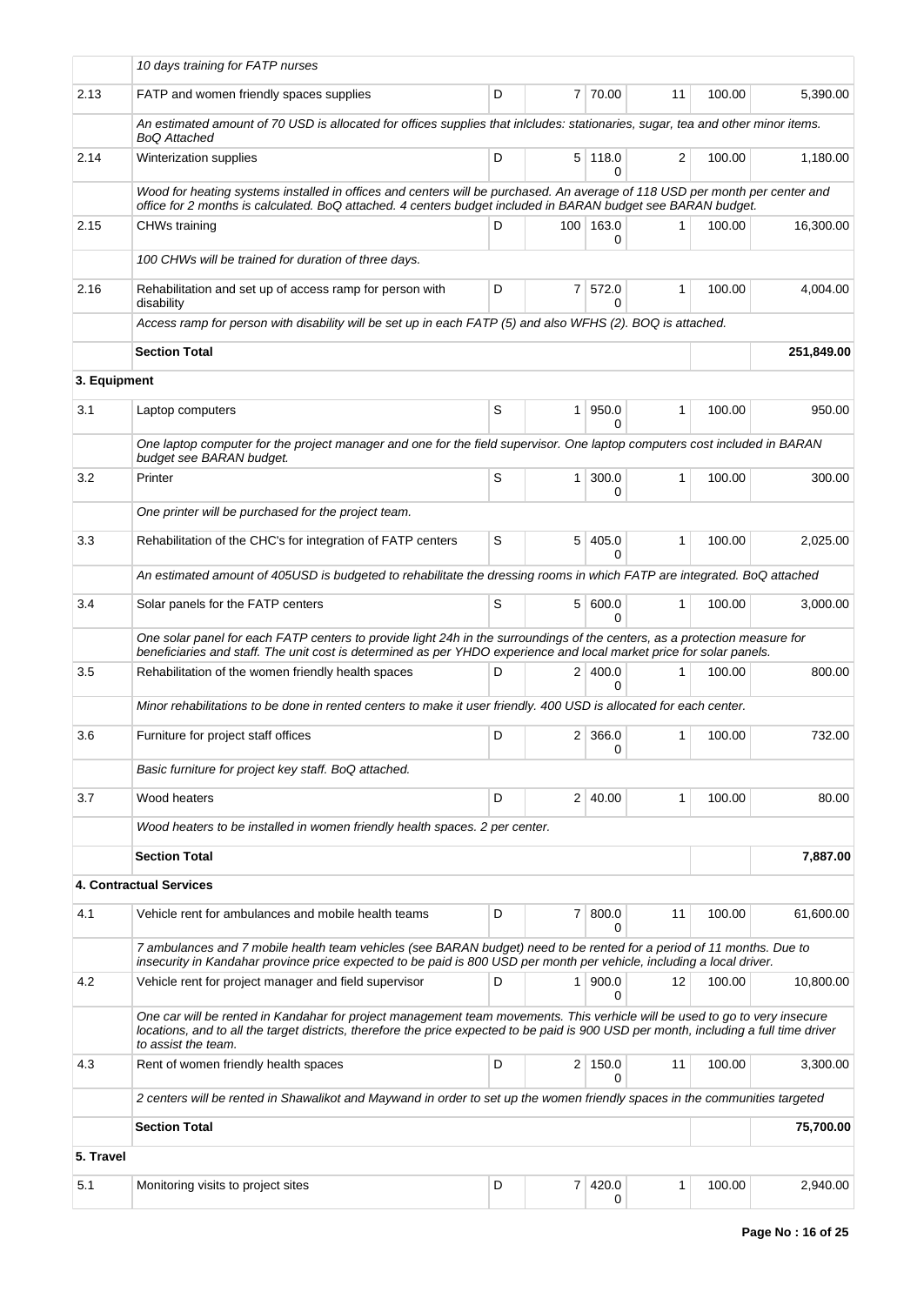|                   | accommodation. See BoQ for details.           |                                                                            | 2 rountrips for the technical manager, 6 for the project manager and 6 for the monitoring officer, plus perdiem and                                                                       |   |                |                        |    |                      |            |
|-------------------|-----------------------------------------------|----------------------------------------------------------------------------|-------------------------------------------------------------------------------------------------------------------------------------------------------------------------------------------|---|----------------|------------------------|----|----------------------|------------|
|                   | <b>Section Total</b>                          |                                                                            |                                                                                                                                                                                           |   |                |                        |    |                      | 2,940.00   |
|                   | 6. Transfers and Grants to Counterparts       |                                                                            |                                                                                                                                                                                           |   |                |                        |    |                      |            |
| 6.1               | Sub partner BARAN project implementation cost |                                                                            |                                                                                                                                                                                           | D |                | 1 289,4<br>15.00       | 1  | 100.00               | 289,415.00 |
|                   | <b>BARAN Budget sheet.</b>                    |                                                                            | BARAN is sub partner for the project implementation in Kandahar province. Detail budget breakdown is attached in excel sheet.                                                             |   |                |                        |    |                      |            |
|                   | <b>Section Total</b>                          |                                                                            |                                                                                                                                                                                           |   |                |                        |    |                      | 289,415.00 |
|                   | 7. General Operating and Other Direct Costs   |                                                                            |                                                                                                                                                                                           |   |                |                        |    |                      |            |
| 7.1               | Communication cost                            |                                                                            |                                                                                                                                                                                           | D |                | 1 150.0<br>$\Omega$    | 12 | 50.00                | 900.00     |
|                   |                                               |                                                                            | An estimated cost of 150 USD per month is allocated to project team. The budget line covers internet and top up cards for key<br>staffs.50% is included in BARAN budget see BARAN budget. |   |                |                        |    |                      |            |
| 7.2               | Main office rent                              |                                                                            |                                                                                                                                                                                           | S |                | $1 \quad 2,200$<br>.00 | 6  | 20.00                | 2,640.00   |
|                   |                                               |                                                                            | 20% of main office rent will be charged to this project for a duration of 6 months                                                                                                        |   |                |                        |    |                      |            |
| 7.3               | Kandahar office rent                          |                                                                            |                                                                                                                                                                                           | S | 1 <sup>1</sup> | 1,000<br>.00           | 6  | 50.00                | 3,000.00   |
|                   |                                               |                                                                            | 50% of Kandahar office rent will be charged to this project for a duration of 6 months                                                                                                    |   |                |                        |    |                      |            |
| 7.4               | Generator fuel                                |                                                                            |                                                                                                                                                                                           | D |                | 7 80.00                | 11 | 100.00               | 6,160.00   |
|                   |                                               |                                                                            | An estimated amount of 80 USD per month is calculated for generator's use in the centers operated                                                                                         |   |                |                        |    |                      |            |
|                   | <b>Section Total</b>                          |                                                                            |                                                                                                                                                                                           |   |                |                        |    |                      | 12,700.00  |
| <b>SubTotal</b>   |                                               |                                                                            |                                                                                                                                                                                           |   | 7,056.00       |                        |    |                      | 804,561.00 |
| Direct            |                                               |                                                                            |                                                                                                                                                                                           |   |                |                        |    |                      | 780,126.00 |
| Support           |                                               |                                                                            |                                                                                                                                                                                           |   |                |                        |    |                      | 24,435.00  |
| <b>PSC Cost</b>   |                                               |                                                                            |                                                                                                                                                                                           |   |                |                        |    |                      |            |
|                   | <b>PSC Cost Percent</b>                       |                                                                            |                                                                                                                                                                                           |   |                |                        |    |                      | 7.00       |
| <b>PSC Amount</b> |                                               |                                                                            |                                                                                                                                                                                           |   |                |                        |    |                      | 56,319.27  |
| <b>Total Cost</b> |                                               |                                                                            |                                                                                                                                                                                           |   |                |                        |    |                      | 860,880.27 |
|                   | <b>Project Locations</b>                      |                                                                            |                                                                                                                                                                                           |   |                |                        |    |                      |            |
|                   | <b>Location</b>                               | <b>Estimated</b><br>percentage<br>of budget<br>for each<br><b>location</b> | <b>Estimated number of beneficiaries</b><br>for each location                                                                                                                             |   |                |                        |    | <b>Activity Name</b> |            |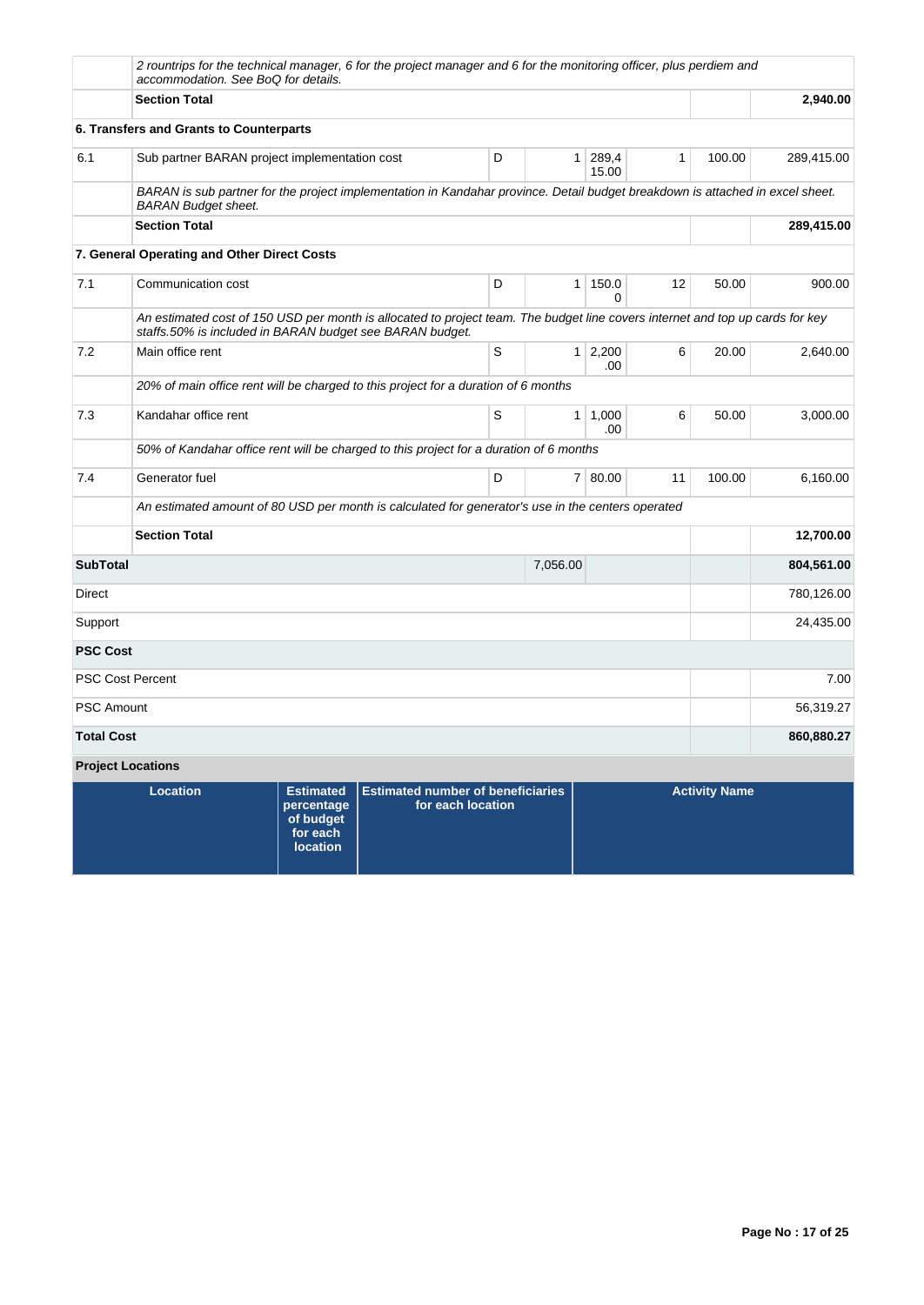| $24 \mid 1,342$<br>Kandahar -> Zheray<br>2,929 1,225 2,288<br>7,784 Activity 1.1.1 : Children under 5 are screened by<br>the mobile team for detection of SAM and MAM.<br>Referrals and or treatment are organized when<br>cases are detected during outreach activities.<br>When MAM or SAM will be detected through<br>systematic MUAC screening, referral services to<br>BARAN therapeutic feeding centers and or<br>health facilities will be offered to the parents of<br>the child affected, if there are medical<br>complications associated with the malnutrition<br>status. A complete physical examination,<br>including a health and nutrition history, will be<br>undertaken for each child affected by MAM or<br>SAM. If there is no need to hospitalize the<br>patient, and or family cannot move from their<br>specific locations to nearest TFC or health<br>facility, systematic treatment will be offered<br>according to standardised protocols, and any<br>diagnosis individually managed to ensure proper<br>recovery of the malnourished child. Nutritional<br>treatment delivered to children affected by acute<br>malnutrition will be based on ready-to use<br>therapeutic foods (RUTFs and RUSF) provided<br>by UNICEF. The quantity of RUTFs/RUSF<br>supplied to the family will depend on scheduled<br>visits to their specific location and a buffer stock<br>will be provided to the mothers or relatives in<br>charge of the malnourished infant. The buffer<br>stock will ensure continuity of treatment in case<br>deteriorating security situation does not allow<br>MHT's movement temporarily. However, YHDO<br>and BARAN aim to provide direct follow-up for all<br>cases under treatment every 15 days. In addition,<br>the nutrition officer will play the role of educator<br>to ensure the carer correctly understood the<br>advised diet and importance of the treatment,<br>and will also tackle health education issues<br>(breastfeeding, complementary feeding<br>practices, basic hygiene rules and main<br>diseases).<br>Activity 1.1.1 : Psychosocial counsellors will<br>provide counselling sessions and awareness<br>raising information within the mobile health<br>teams as well as in the integrated FATP centers<br>established<br>Male counsellors will raise the awareness of local<br>elders and have open dialogue sessions with<br>them at community level<br>Activity 1.1.2: Establishment of 5 integrated<br>FATP centers providing efficient and timely<br>trauma care, psychosocial support to war<br>wounded, physiotherapy sessions to trauma<br>patients as well as referrals through ambulances<br>for patients in critical condition in need of care to<br>be received in higher level health facilities such<br>as DH and PH.<br>The beneficiaries for this indicators will include<br>beneficiaries receiving services through FATPs<br>in target districts.<br>Activity 1.2.1: Establishment of 7 comprehensive<br>mobile health teams in the 5 districts targeted<br>Each mobile health team will be composed of: a<br>nurse, a midwife, a psychosocial counsellor, a<br>nutrition officer and a driver<br>The nurse will provide basic health care and<br>hygiene education messages to the patients, the<br>midwife will provide ANC and PNC services to<br>the women, the psychosocial counsellor (women)<br>will detect and attend or reffer GBV and mental<br>health cases and perform community dialogues |  |
|-------------------------------------------------------------------------------------------------------------------------------------------------------------------------------------------------------------------------------------------------------------------------------------------------------------------------------------------------------------------------------------------------------------------------------------------------------------------------------------------------------------------------------------------------------------------------------------------------------------------------------------------------------------------------------------------------------------------------------------------------------------------------------------------------------------------------------------------------------------------------------------------------------------------------------------------------------------------------------------------------------------------------------------------------------------------------------------------------------------------------------------------------------------------------------------------------------------------------------------------------------------------------------------------------------------------------------------------------------------------------------------------------------------------------------------------------------------------------------------------------------------------------------------------------------------------------------------------------------------------------------------------------------------------------------------------------------------------------------------------------------------------------------------------------------------------------------------------------------------------------------------------------------------------------------------------------------------------------------------------------------------------------------------------------------------------------------------------------------------------------------------------------------------------------------------------------------------------------------------------------------------------------------------------------------------------------------------------------------------------------------------------------------------------------------------------------------------------------------------------------------------------------------------------------------------------------------------------------------------------------------------------------------------------------------------------------------------------------------------------------------------------------------------------------------------------------------------------------------------------------------------------------------------------------------------------------------------------------------------------------------------------------------------------------------------------------------------------------------------------------------------------------------------------------------------------------------------------------------------------------------------------------------------------------------------------------------------------------------------------------------------------------------------------------------------------------------------------------------------------|--|
| while the nutrition officer will screen under 5<br>children to detect, treat and or reffer SAM and<br>MAM cases to BPHS facilities existing and<br>having therapeutic feeding units. The driver will<br>be responsible to transport the team, to reffer<br>critical patients and to discuss with the<br>community elders to ensure a basic security<br>analysis during each field visit.<br>Kandahar -> Shahwalikot<br>30 2,199<br>3,539 1,418 2,411<br>9,567 Activity 1.1.1 : Children under 5 are screened by<br>the mobile team for detection of SAM and MAM.                                                                                                                                                                                                                                                                                                                                                                                                                                                                                                                                                                                                                                                                                                                                                                                                                                                                                                                                                                                                                                                                                                                                                                                                                                                                                                                                                                                                                                                                                                                                                                                                                                                                                                                                                                                                                                                                                                                                                                                                                                                                                                                                                                                                                                                                                                                                                                                                                                                                                                                                                                                                                                                                                                                                                                                                                                                                                                                          |  |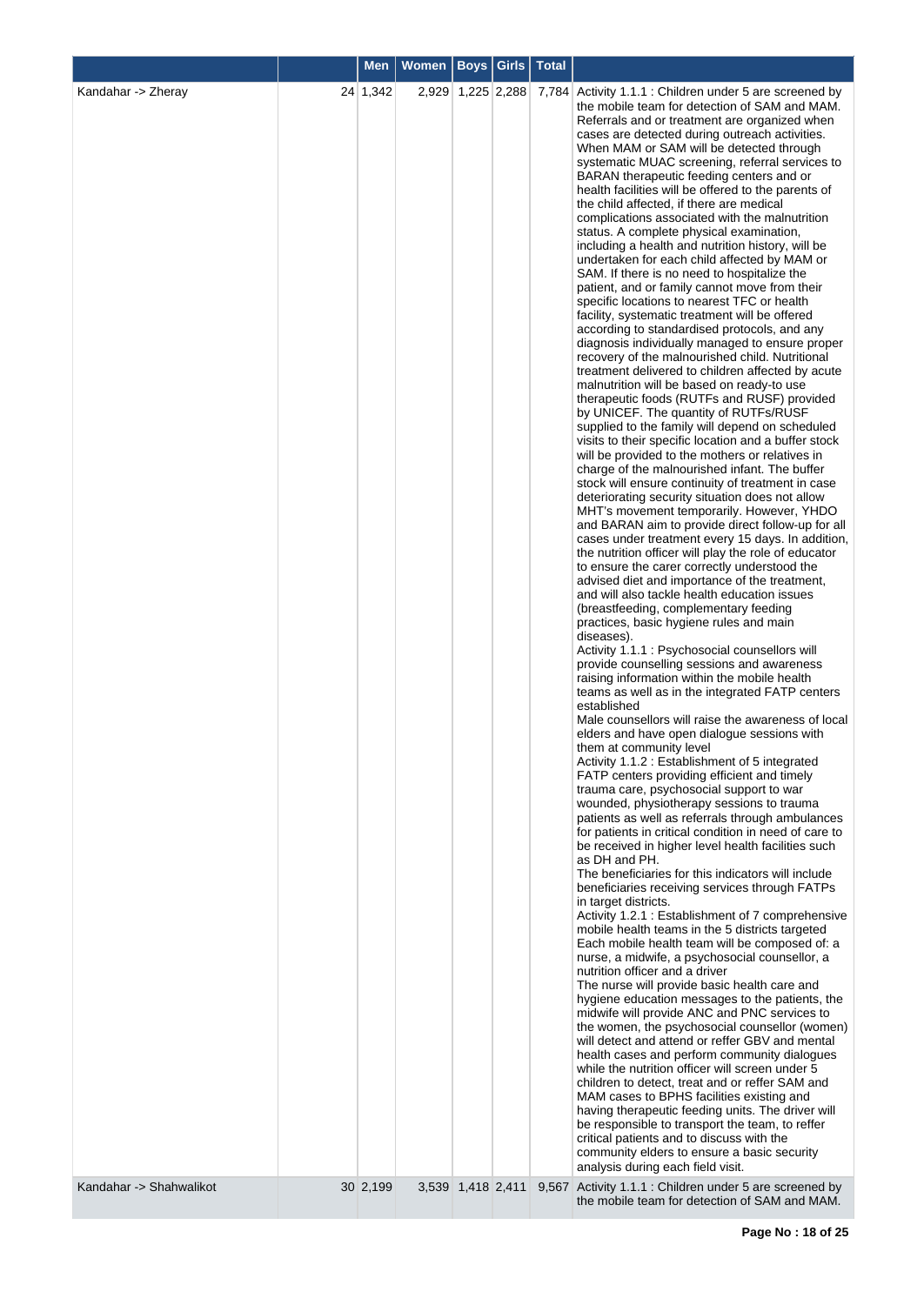Referrals and or treatment are organized when cases are detected during outreach activities. When MAM or SAM will be detected through systematic MUAC screening, referral services to BARAN therapeutic feeding centers and or health facilities will be offered to the parents of the child affected, if there are medical complications associated with the malnutrition status. A complete physical examination, including a health and nutrition history, will be undertaken for each child affected by MAM or SAM. If there is no need to hospitalize the patient, and or family cannot move from their specific locations to nearest TFC or health facility, systematic treatment will be offered according to standardised protocols, and any diagnosis individually managed to ensure proper recovery of the malnourished child. Nutritional treatment delivered to children affected by acute malnutrition will be based on ready-to use therapeutic foods (RUTFs and RUSF) provided by UNICEF. The quantity of RUTFs/RUSF supplied to the family will depend on scheduled visits to their specific location and a buffer stock will be provided to the mothers or relatives in charge of the malnourished infant. The buffer stock will ensure continuity of treatment in case deteriorating security situation does not allow MHT's movement temporarily. However, YHDO and BARAN aim to provide direct follow-up for all cases under treatment every 15 days. In addition, the nutrition officer will play the role of educator to ensure the carer correctly understood the advised diet and importance of the treatment, and will also tackle health education issues (breastfeeding, complementary feeding practices, basic hygiene rules and main diseases).

Activity 1.1.1 : Psychosocial counsellors will provide counselling sessions and awareness raising information within the mobile health teams as well as in the integrated FATP centers established

Male counsellors will raise the awareness of local elders and have open dialogue sessions with them at community level

Activity 1.1.2 : Establishment of 2 women friendly spaces where females and girls can receive useful information to prevent and respond to protection violation concerns such as GBV and other forms of exploitation

Couselling session will be provided to the clients of the WFHS

Referrals and case management (including rape management).

The women Friendly Spaces will be established through support of local community elders, initial discussion has been conducted during assessment with the expected area elders and they are convinced and agreed regarding the women friendly spaces. Further the counselors will be female and will be selected through consultation with community elders . The staff for this WFS(Women friendly Spaces ) will be female nurse or midwife to screen the beneficiaries for nutrition ,vaccine and to refer to the nearby health facility.

Activity 1.1.2 : Establishment of 5 integrated FATP centers providing efficient and timely trauma care, psychosocial support to war wounded, physiotherapy sessions to trauma patients as well as referrals through ambulances for patients in critical condition in need of care to be received in higher level health facilities such as DH and PH.

The beneficiaries for this indicators will include beneficiaries receiving services through FATPs in target districts.

Activity 1.2.1 : Establishment of 7 comprehensive mobile health teams in the 5 districts targeted Each mobile health team will be composed of: a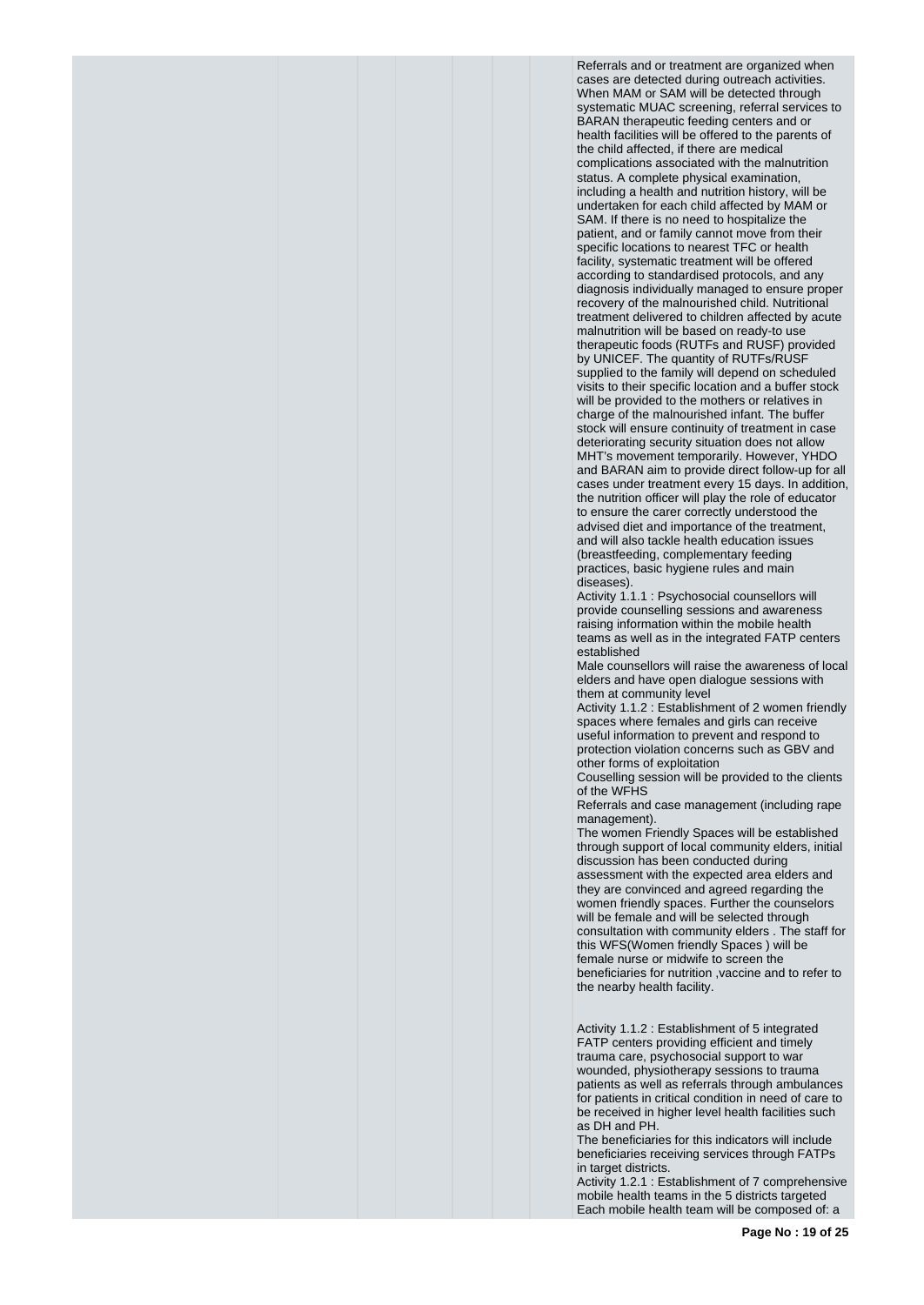|  | nurse, a midwife, a psychosocial counsellor, a<br>nutrition officer and a driver<br>The nurse will provide basic health care and<br>hygiene education messages to the patients, the<br>midwife will provide ANC and PNC services to<br>the women, the psychosocial counsellor (women)<br>will detect and attend or reffer GBV and mental<br>health cases and perform community dialogues<br>while the nutrition officer will screen under 5<br>children to detect, treat and or reffer SAM and<br>MAM cases to BPHS facilities existing and<br>having therapeutic feeding units. The driver will<br>be responsible to transport the team, to reffer<br>critical patients and to discuss with the<br>community elders to ensure a basic security<br>analysis during each field visit. |
|--|--------------------------------------------------------------------------------------------------------------------------------------------------------------------------------------------------------------------------------------------------------------------------------------------------------------------------------------------------------------------------------------------------------------------------------------------------------------------------------------------------------------------------------------------------------------------------------------------------------------------------------------------------------------------------------------------------------------------------------------------------------------------------------------|
|--|--------------------------------------------------------------------------------------------------------------------------------------------------------------------------------------------------------------------------------------------------------------------------------------------------------------------------------------------------------------------------------------------------------------------------------------------------------------------------------------------------------------------------------------------------------------------------------------------------------------------------------------------------------------------------------------------------------------------------------------------------------------------------------------|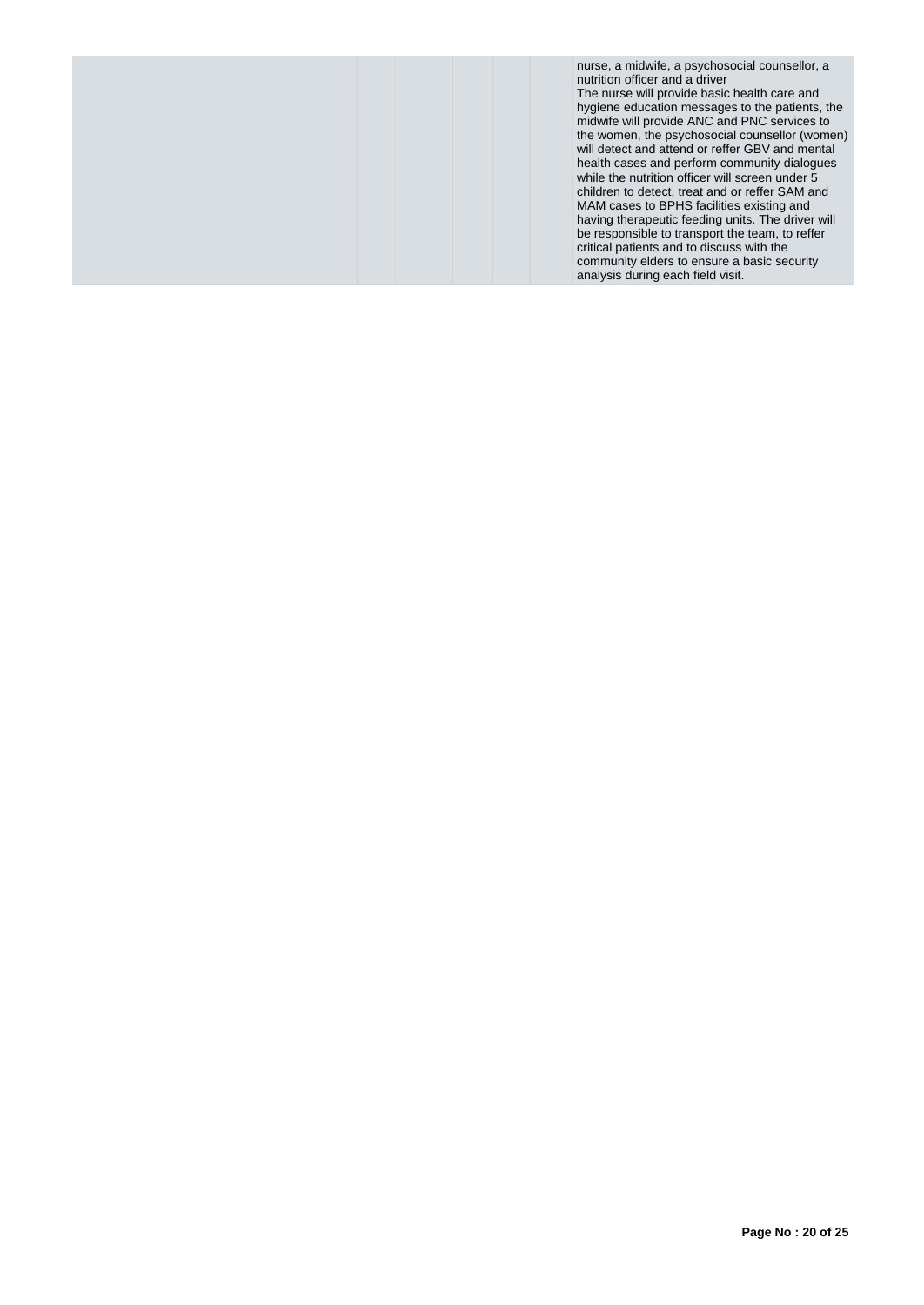| Kandahar -> Khakrez | 8 | 468      | 863 | 396               | 707 | 2,434 Activity 1.1.1 : Children under 5 are screened by<br>the mobile team for detection of SAM and MAM.<br>Referrals and or treatment are organized when<br>cases are detected during outreach activities.<br>When MAM or SAM will be detected through<br>systematic MUAC screening, referral services to<br>BARAN therapeutic feeding centers and or<br>health facilities will be offered to the parents of<br>the child affected, if there are medical<br>complications associated with the malnutrition<br>status. A complete physical examination,<br>including a health and nutrition history, will be<br>undertaken for each child affected by MAM or<br>SAM. If there is no need to hospitalize the<br>patient, and or family cannot move from their<br>specific locations to nearest TFC or health<br>facility, systematic treatment will be offered<br>according to standardised protocols, and any<br>diagnosis individually managed to ensure proper<br>recovery of the malnourished child. Nutritional<br>treatment delivered to children affected by acute<br>malnutrition will be based on ready-to use<br>therapeutic foods (RUTFs and RUSF) provided<br>by UNICEF. The quantity of RUTFs/RUSF<br>supplied to the family will depend on scheduled<br>visits to their specific location and a buffer stock<br>will be provided to the mothers or relatives in<br>charge of the malnourished infant. The buffer<br>stock will ensure continuity of treatment in case<br>deteriorating security situation does not allow<br>MHT's movement temporarily. However, YHDO<br>and BARAN aim to provide direct follow-up for all<br>cases under treatment every 15 days. In addition,<br>the nutrition officer will play the role of educator<br>to ensure the carer correctly understood the<br>advised diet and importance of the treatment,<br>and will also tackle health education issues<br>(breastfeeding, complementary feeding<br>practices, basic hygiene rules and main<br>diseases).<br>Activity 1.1.1 : Psychosocial counsellors will<br>provide counselling sessions and awareness<br>raising information within the mobile health<br>teams as well as in the integrated FATP centers<br>established<br>Male counsellors will raise the awareness of local<br>elders and have open dialogue sessions with<br>them at community level<br>Activity 1.1.2: Establishment of 5 integrated<br>FATP centers providing efficient and timely<br>trauma care, psychosocial support to war<br>wounded, physiotherapy sessions to trauma<br>patients as well as referrals through ambulances<br>for patients in critical condition in need of care to<br>be received in higher level health facilities such<br>as DH and PH.<br>The beneficiaries for this indicators will include<br>beneficiaries receiving services through FATPs<br>in target districts.<br>Activity 1.2.1 : Establishment of 7 comprehensive<br>mobile health teams in the 5 districts targeted<br>Each mobile health team will be composed of: a<br>nurse, a midwife, a psychosocial counsellor, a<br>nutrition officer and a driver<br>The nurse will provide basic health care and<br>hygiene education messages to the patients, the<br>midwife will provide ANC and PNC services to<br>the women, the psychosocial counsellor (women)<br>will detect and attend or reffer GBV and mental<br>health cases and perform community dialogues<br>while the nutrition officer will screen under 5<br>children to detect, treat and or reffer SAM and<br>MAM cases to BPHS facilities existing and<br>having therapeutic feeding units. The driver will<br>be responsible to transport the team, to reffer<br>critical patients and to discuss with the<br>community elders to ensure a basic security<br>analysis during each field visit. |
|---------------------|---|----------|-----|-------------------|-----|--------------------------------------------------------------------------------------------------------------------------------------------------------------------------------------------------------------------------------------------------------------------------------------------------------------------------------------------------------------------------------------------------------------------------------------------------------------------------------------------------------------------------------------------------------------------------------------------------------------------------------------------------------------------------------------------------------------------------------------------------------------------------------------------------------------------------------------------------------------------------------------------------------------------------------------------------------------------------------------------------------------------------------------------------------------------------------------------------------------------------------------------------------------------------------------------------------------------------------------------------------------------------------------------------------------------------------------------------------------------------------------------------------------------------------------------------------------------------------------------------------------------------------------------------------------------------------------------------------------------------------------------------------------------------------------------------------------------------------------------------------------------------------------------------------------------------------------------------------------------------------------------------------------------------------------------------------------------------------------------------------------------------------------------------------------------------------------------------------------------------------------------------------------------------------------------------------------------------------------------------------------------------------------------------------------------------------------------------------------------------------------------------------------------------------------------------------------------------------------------------------------------------------------------------------------------------------------------------------------------------------------------------------------------------------------------------------------------------------------------------------------------------------------------------------------------------------------------------------------------------------------------------------------------------------------------------------------------------------------------------------------------------------------------------------------------------------------------------------------------------------------------------------------------------------------------------------------------------------------------------------------------------------------------------------------------------------------------------------------------------------------------------------------------------------------------------------------------------------------------------------------------------------------------------------------------------------------------------------------------------------------------------------------------------------------------------------------------------------------------------------------------------------------------------------------------------|
| Kandahar -> Maywand |   | 33 2,877 |     | 3,707 1,404 2,532 |     | 10,52 Activity 1.1.1 : 100 community leaders from<br>0 extremely hard to reach communities (teachers,<br>CHW's and or shura members) trained on first<br>aid response and equipped with first aid kits                                                                                                                                                                                                                                                                                                                                                                                                                                                                                                                                                                                                                                                                                                                                                                                                                                                                                                                                                                                                                                                                                                                                                                                                                                                                                                                                                                                                                                                                                                                                                                                                                                                                                                                                                                                                                                                                                                                                                                                                                                                                                                                                                                                                                                                                                                                                                                                                                                                                                                                                                                                                                                                                                                                                                                                                                                                                                                                                                                                                                                                                                                                                                                                                                                                                                                                                                                                                                                                                                                                                                                                                                   |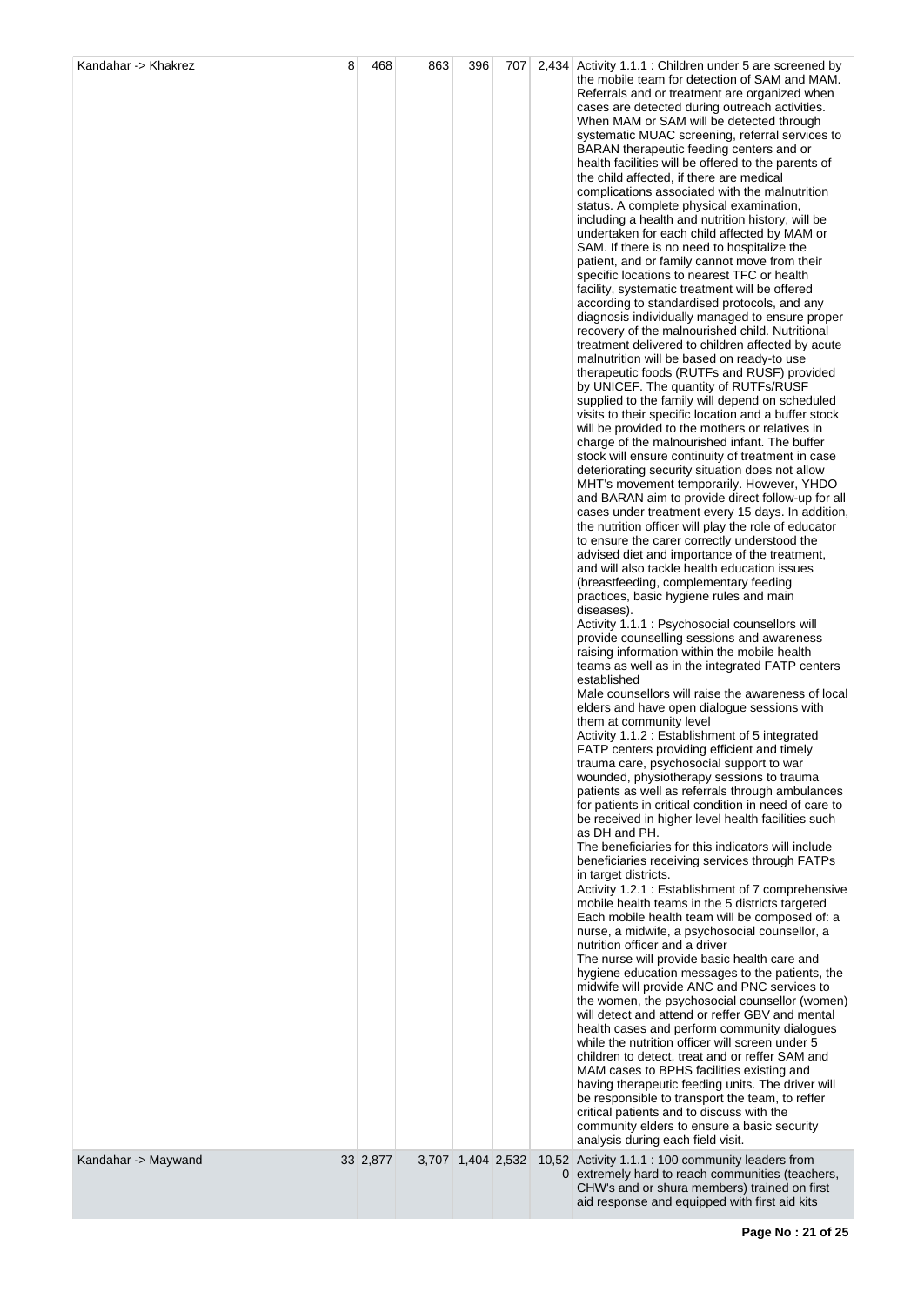Activity 1.1.1 : Children under 5 are screened by the mobile team for detection of SAM and MAM. Referrals and or treatment are organized when cases are detected during outreach activities. When MAM or SAM will be detected through systematic MUAC screening, referral services to BARAN therapeutic feeding centers and or health facilities will be offered to the parents of the child affected, if there are medical complications associated with the malnutrition status. A complete physical examination, including a health and nutrition history, will be undertaken for each child affected by MAM or SAM. If there is no need to hospitalize the patient, and or family cannot move from their specific locations to nearest TFC or health facility, systematic treatment will be offered according to standardised protocols, and any diagnosis individually managed to ensure proper recovery of the malnourished child. Nutritional treatment delivered to children affected by acute malnutrition will be based on ready-to use therapeutic foods (RUTFs and RUSF) provided by UNICEF. The quantity of RUTFs/RUSF supplied to the family will depend on scheduled visits to their specific location and a buffer stock will be provided to the mothers or relatives in charge of the malnourished infant. The buffer stock will ensure continuity of treatment in case deteriorating security situation does not allow MHT's movement temporarily. However, YHDO and BARAN aim to provide direct follow-up for all cases under treatment every 15 days. In addition, the nutrition officer will play the role of educator to ensure the carer correctly understood the advised diet and importance of the treatment, and will also tackle health education issues (breastfeeding, complementary feeding practices, basic hygiene rules and main diseases).

Activity 1.1.1 : Psychosocial counsellors will provide counselling sessions and awareness raising information within the mobile health teams as well as in the integrated FATP centers established

Male counsellors will raise the awareness of local elders and have open dialogue sessions with them at community level

Activity 1.1.2 : Establishment of 2 women friendly spaces where females and girls can receive useful information to prevent and respond to protection violation concerns such as GBV and other forms of exploitation

Couselling session will be provided to the clients of the WFHS

Referrals and case management (including rape management).

The women Friendly Spaces will be established through support of local community elders, initial discussion has been conducted during assessment with the expected area elders and they are convinced and agreed regarding the women friendly spaces. Further the counselors will be female and will be selected through consultation with community elders . The staff for this WFS(Women friendly Spaces ) will be female nurse or midwife to screen the beneficiaries for nutrition ,vaccine and to refer to the nearby health facility.

Activity 1.1.2 : Establishment of 5 integrated FATP centers providing efficient and timely trauma care, psychosocial support to war wounded, physiotherapy sessions to trauma patients as well as referrals through ambulances for patients in critical condition in need of care to be received in higher level health facilities such as DH and PH.

The beneficiaries for this indicators will include beneficiaries receiving services through FATPs in target districts.

Activity 1.2.1 : Establishment of 7 comprehensive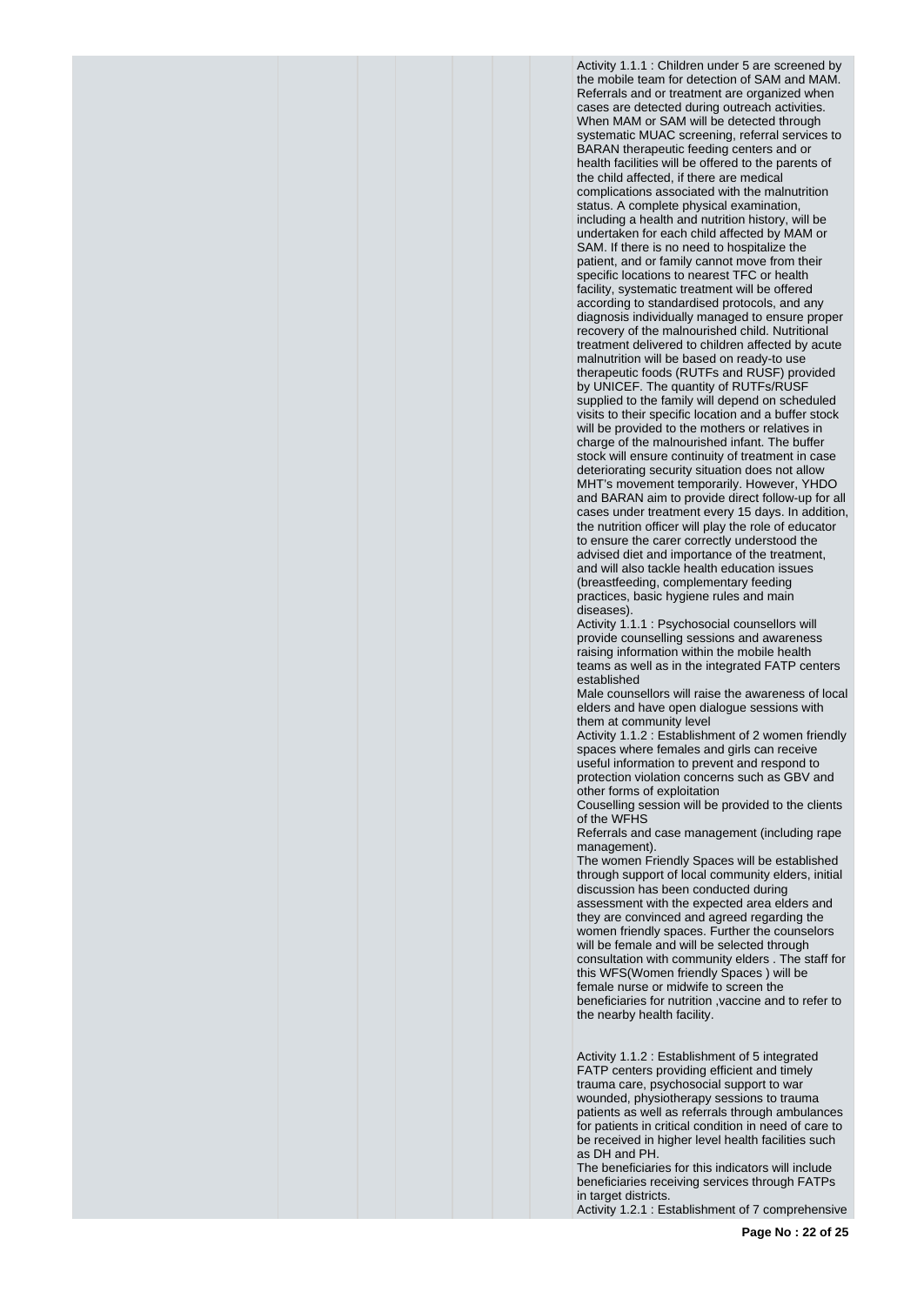|  | mobile health teams in the 5 districts targeted<br>Each mobile health team will be composed of: a<br>nurse, a midwife, a psychosocial counsellor, a<br>nutrition officer and a driver<br>The nurse will provide basic health care and<br>hygiene education messages to the patients, the<br>midwife will provide ANC and PNC services to<br>the women, the psychosocial counsellor (women)<br>will detect and attend or reffer GBV and mental<br>health cases and perform community dialogues<br>while the nutrition officer will screen under 5<br>children to detect, treat and or reffer SAM and<br>MAM cases to BPHS facilities existing and<br>having therapeutic feeding units. The driver will<br>be responsible to transport the team, to reffer<br>critical patients and to discuss with the<br>community elders to ensure a basic security<br>analysis during each field visit. |
|--|-------------------------------------------------------------------------------------------------------------------------------------------------------------------------------------------------------------------------------------------------------------------------------------------------------------------------------------------------------------------------------------------------------------------------------------------------------------------------------------------------------------------------------------------------------------------------------------------------------------------------------------------------------------------------------------------------------------------------------------------------------------------------------------------------------------------------------------------------------------------------------------------|
|--|-------------------------------------------------------------------------------------------------------------------------------------------------------------------------------------------------------------------------------------------------------------------------------------------------------------------------------------------------------------------------------------------------------------------------------------------------------------------------------------------------------------------------------------------------------------------------------------------------------------------------------------------------------------------------------------------------------------------------------------------------------------------------------------------------------------------------------------------------------------------------------------------|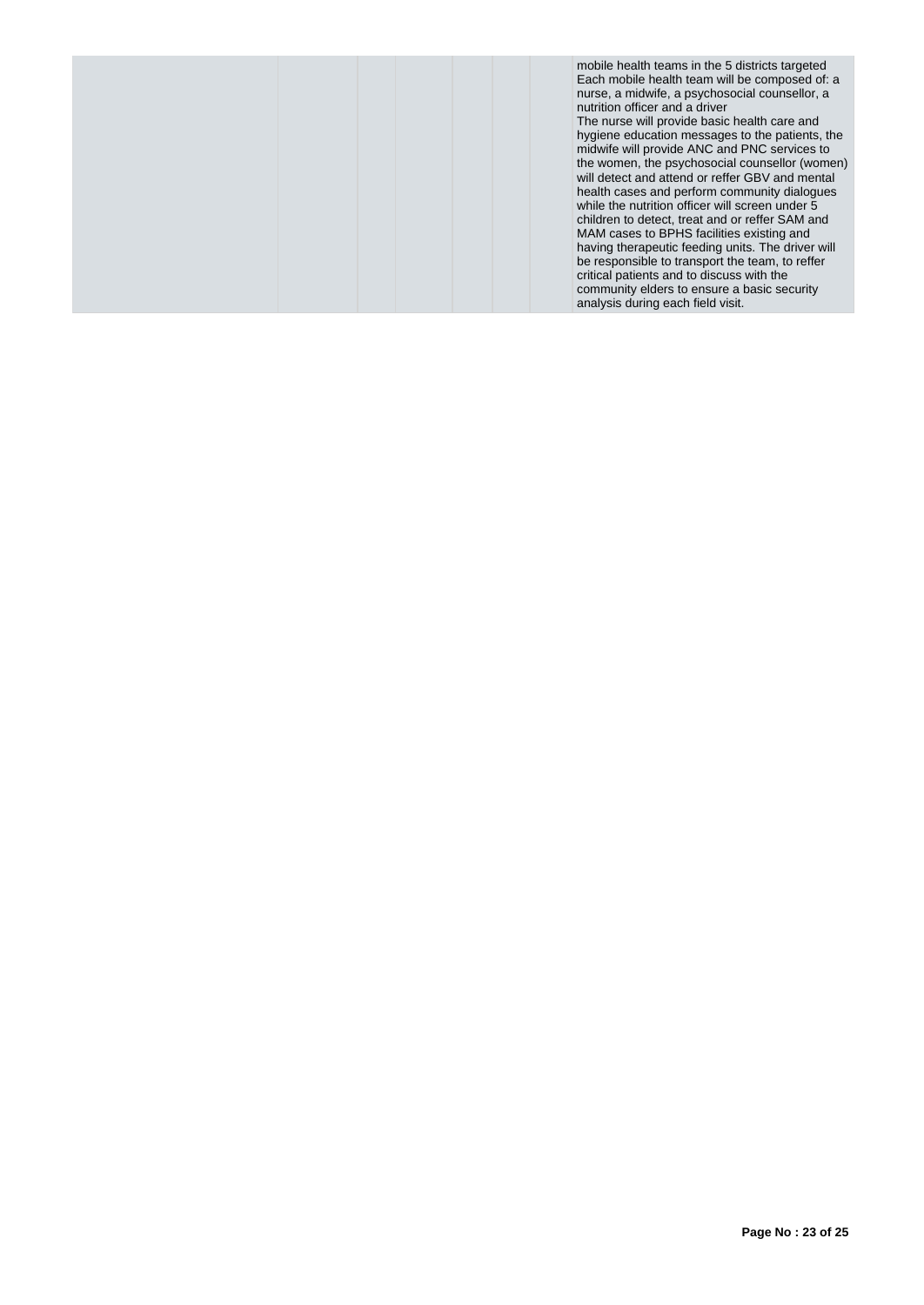| Kandahar -> Arghestan | 5 | 460 | 558 | 156 | 290 | 1,464 Activity 1.1.1 : Children under 5 are screened by                                                     |
|-----------------------|---|-----|-----|-----|-----|-------------------------------------------------------------------------------------------------------------|
|                       |   |     |     |     |     | the mobile team for detection of SAM and MAM.                                                               |
|                       |   |     |     |     |     | Referrals and or treatment are organized when                                                               |
|                       |   |     |     |     |     | cases are detected during outreach activities.<br>When MAM or SAM will be detected through                  |
|                       |   |     |     |     |     | systematic MUAC screening, referral services to                                                             |
|                       |   |     |     |     |     | BARAN therapeutic feeding centers and or                                                                    |
|                       |   |     |     |     |     | health facilities will be offered to the parents of                                                         |
|                       |   |     |     |     |     | the child affected, if there are medical                                                                    |
|                       |   |     |     |     |     | complications associated with the malnutrition                                                              |
|                       |   |     |     |     |     | status. A complete physical examination,                                                                    |
|                       |   |     |     |     |     | including a health and nutrition history, will be                                                           |
|                       |   |     |     |     |     | undertaken for each child affected by MAM or<br>SAM. If there is no need to hospitalize the                 |
|                       |   |     |     |     |     | patient, and or family cannot move from their                                                               |
|                       |   |     |     |     |     | specific locations to nearest TFC or health                                                                 |
|                       |   |     |     |     |     | facility, systematic treatment will be offered                                                              |
|                       |   |     |     |     |     | according to standardised protocols, and any                                                                |
|                       |   |     |     |     |     | diagnosis individually managed to ensure proper                                                             |
|                       |   |     |     |     |     | recovery of the malnourished child. Nutritional<br>treatment delivered to children affected by acute        |
|                       |   |     |     |     |     | malnutrition will be based on ready-to use                                                                  |
|                       |   |     |     |     |     | therapeutic foods (RUTFs and RUSF) provided                                                                 |
|                       |   |     |     |     |     | by UNICEF. The quantity of RUTFs/RUSF                                                                       |
|                       |   |     |     |     |     | supplied to the family will depend on scheduled                                                             |
|                       |   |     |     |     |     | visits to their specific location and a buffer stock                                                        |
|                       |   |     |     |     |     | will be provided to the mothers or relatives in                                                             |
|                       |   |     |     |     |     | charge of the malnourished infant. The buffer<br>stock will ensure continuity of treatment in case          |
|                       |   |     |     |     |     | deteriorating security situation does not allow                                                             |
|                       |   |     |     |     |     | MHT's movement temporarily. However, YHDO                                                                   |
|                       |   |     |     |     |     | and BARAN aim to provide direct follow-up for all                                                           |
|                       |   |     |     |     |     | cases under treatment every 15 days. In addition,                                                           |
|                       |   |     |     |     |     | the nutrition officer will play the role of educator                                                        |
|                       |   |     |     |     |     | to ensure the carer correctly understood the<br>advised diet and importance of the treatment,               |
|                       |   |     |     |     |     | and will also tackle health education issues                                                                |
|                       |   |     |     |     |     | (breastfeeding, complementary feeding                                                                       |
|                       |   |     |     |     |     | practices, basic hygiene rules and main                                                                     |
|                       |   |     |     |     |     | diseases).                                                                                                  |
|                       |   |     |     |     |     | Activity 1.1.1 : Psychosocial counsellors will<br>provide counselling sessions and awareness                |
|                       |   |     |     |     |     | raising information within the mobile health                                                                |
|                       |   |     |     |     |     | teams as well as in the integrated FATP centers                                                             |
|                       |   |     |     |     |     | established                                                                                                 |
|                       |   |     |     |     |     | Male counsellors will raise the awareness of local                                                          |
|                       |   |     |     |     |     | elders and have open dialogue sessions with                                                                 |
|                       |   |     |     |     |     | them at community level<br>Activity 1.1.2: Establishment of 5 integrated                                    |
|                       |   |     |     |     |     | FATP centers providing efficient and timely                                                                 |
|                       |   |     |     |     |     | trauma care, psychosocial support to war                                                                    |
|                       |   |     |     |     |     | wounded, physiotherapy sessions to trauma                                                                   |
|                       |   |     |     |     |     | patients as well as referrals through ambulances                                                            |
|                       |   |     |     |     |     | for patients in critical condition in need of care to<br>be received in higher level health facilities such |
|                       |   |     |     |     |     | as DH and PH.                                                                                               |
|                       |   |     |     |     |     | The beneficiaries for this indicators will include                                                          |
|                       |   |     |     |     |     | beneficiaries receiving services through FATPs                                                              |
|                       |   |     |     |     |     | in target districts.                                                                                        |
|                       |   |     |     |     |     | Activity 1.2.1: Establishment of 7 comprehensive<br>mobile health teams in the 5 districts targeted         |
|                       |   |     |     |     |     | Each mobile health team will be composed of: a                                                              |
|                       |   |     |     |     |     | nurse, a midwife, a psychosocial counsellor, a                                                              |
|                       |   |     |     |     |     | nutrition officer and a driver                                                                              |
|                       |   |     |     |     |     | The nurse will provide basic health care and                                                                |
|                       |   |     |     |     |     | hygiene education messages to the patients, the<br>midwife will provide ANC and PNC services to             |
|                       |   |     |     |     |     | the women, the psychosocial counsellor (women)                                                              |
|                       |   |     |     |     |     | will detect and attend or reffer GBV and mental                                                             |
|                       |   |     |     |     |     | health cases and perform community dialogues                                                                |
|                       |   |     |     |     |     | while the nutrition officer will screen under 5                                                             |
|                       |   |     |     |     |     | children to detect, treat and or reffer SAM and                                                             |
|                       |   |     |     |     |     | MAM cases to BPHS facilities existing and<br>having therapeutic feeding units. The driver will              |
|                       |   |     |     |     |     | be responsible to transport the team, to reffer                                                             |
|                       |   |     |     |     |     | critical patients and to discuss with the                                                                   |
|                       |   |     |     |     |     | community elders to ensure a basic security                                                                 |
|                       |   |     |     |     |     | analysis during each field visit.                                                                           |